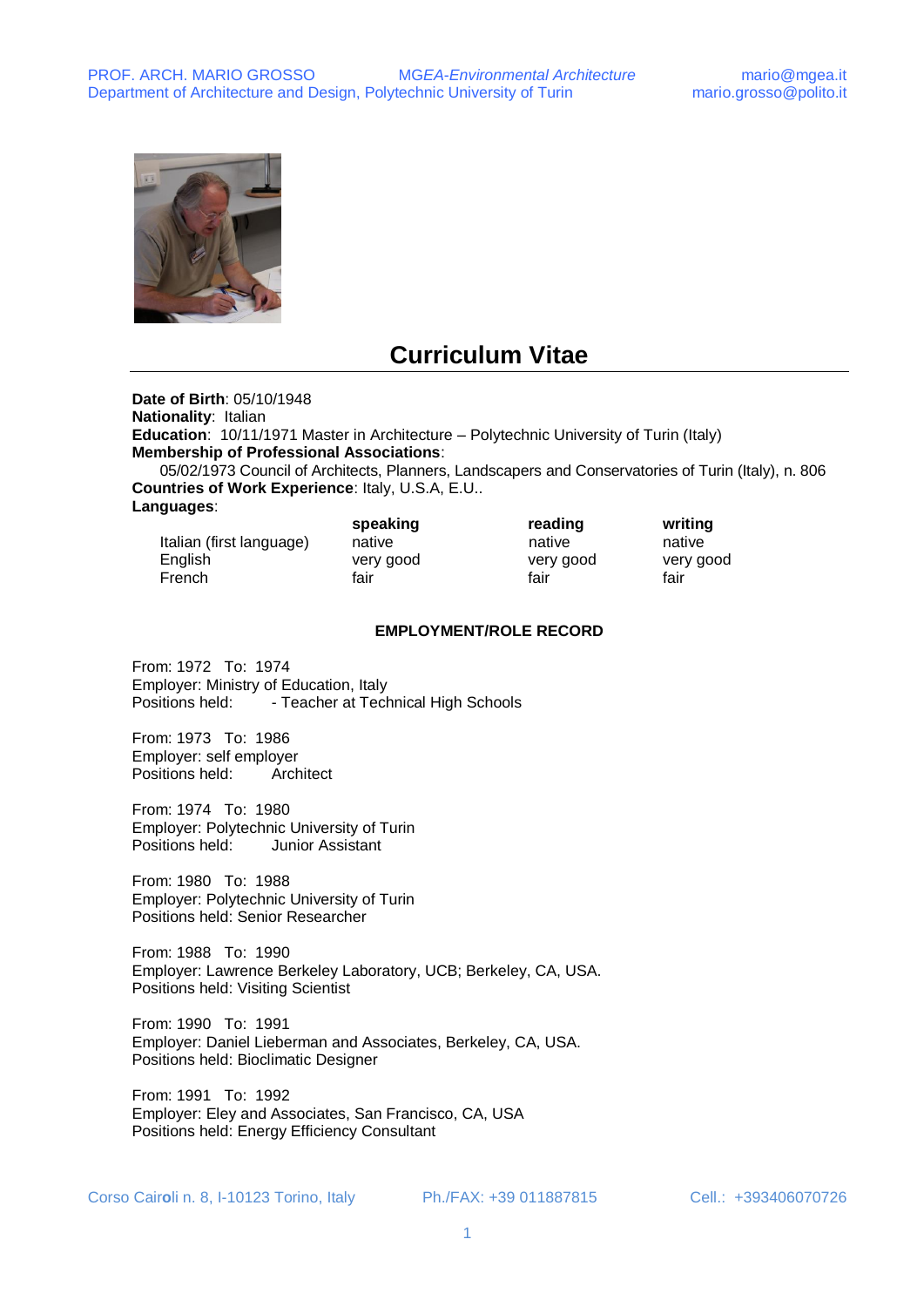From: 1992 To: 1998 Employer: Polytechnic University of Turin Positions held: Senior Scientist

From: 1998 To: today Employer: Polytechnic University of Turin Positions held: Associate Professor

From: 2008 To: 2009 Employer: Saint John International University, NH, USA Positions held: Dean of Academic Affairs/Interim Provost

From: 2007 To: 2010 Employer: Polytechnic University of Turin Positions held: Coordinator of the Inter-Universities *Degree Programme in Garden, Parks, and Landscape Design* (Polytechnic University of Turin, University of Turin)

From: 2010 To: 2012 Employer: Polytechnic University of Turin Positions held: Coordinator of the Inter-Universities *Degree Programme in Landscape Design* (Polytechnic University of Turin, University of Turin, University of Milan, University of Genoa)

From: 2014 To: today Employer: Polytechnic University of Turin Positions held: Scientific Responsible of the Laboratory *Systems for Technology Innovation (STI)* of the Department of Architecture and Design

From: 1994 To: today Self Employer: MGEA Positions held: Environmental and Buildings Energy Efficiency Consultant

## **TEACHING ACTIVITY**

Have taught and teaches at the School of Architecture, Polytechnic University of Turin, for all degree levels (undergraduate, graduate, postgraduate, Ph.D) the following courses:

*Environmental Technological Design, Sustainable Design of Building-HVAC systems, Architectural Technology*, *Environmental Design*, *Building Construction Studio*, *Technologies for Building and Environmental Hygiene*, *Environmental Technology and Technology Innovation Studios*, *Environmental Technology for Territorial Planning, Methodology of Applied Research on Technology*.

Taught at the School of Environmental Architecture, Polytechnic University of Milan: *Building Physics*, *Environmental Urban Design; Architectural Technology.*

Have held and holds **lectures, conferences, seminars**, **workshops** at other Universities, both National and International (Architectural Association of London, UK, University of California at Berkeley, CA, USA, Polytechnic University of Tirana, Albania, Tsinghua University, Pechino) and for private Institutions since 1994 on the following subjects: *bioclimatic design*, *urban and building energy efficiency*, *passive cooling and natural ventilation*, and *sustainability evaluation in building construction*.

He was appointed as a **Member of an International Committee** for the final discussion and evaluation of PhD students at the following University:

*University of Architecture and Urbanism "Ion Mincu", Bucarest, Romania,* September 21, 2012. *Ecole Nationale Supérieure d'Architecture de Marseille*, Soutenance de thèse, December 12, 2012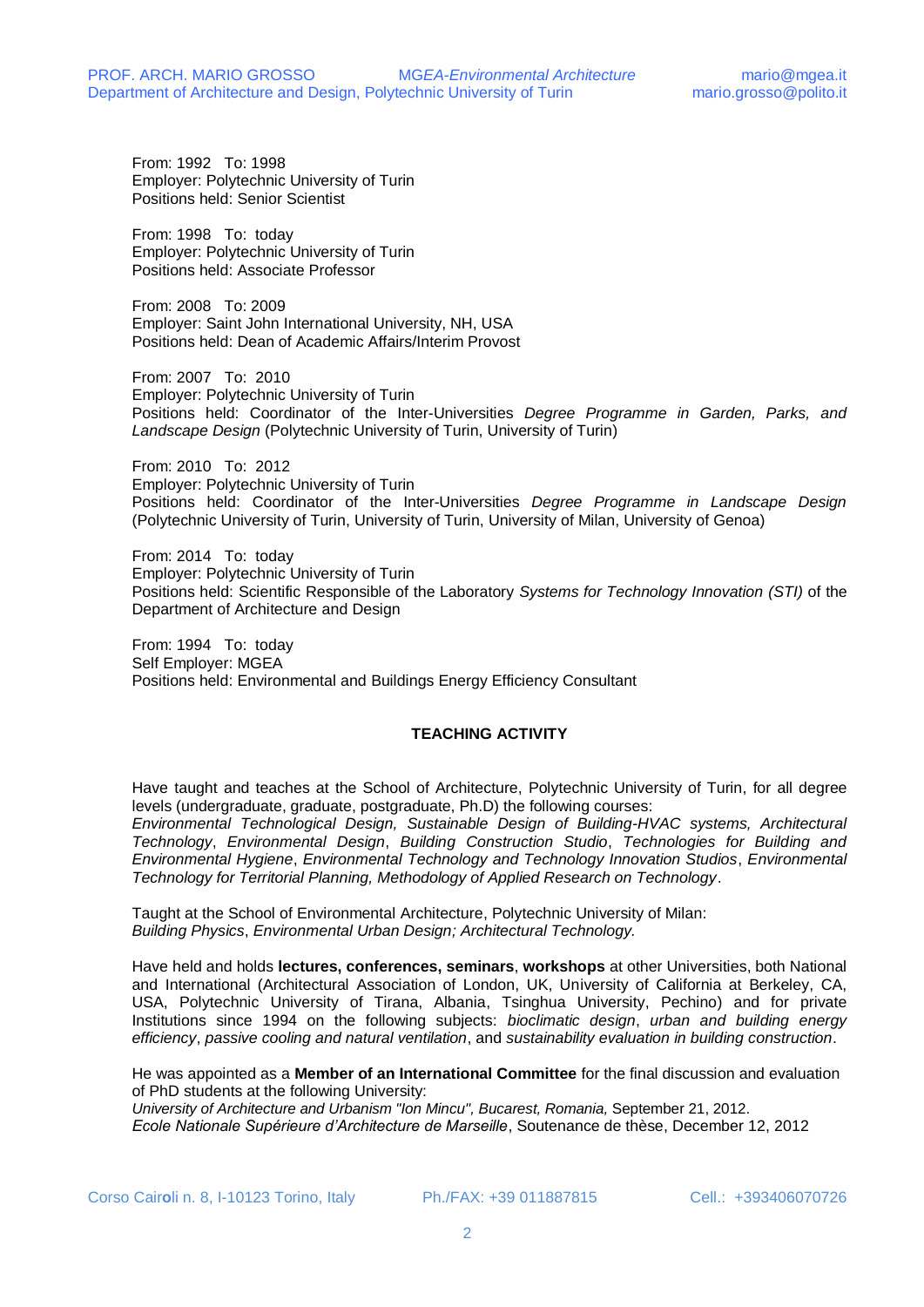$\overline{\mathsf{r}}$ 

 $\Gamma$ 

٦

## **MAIN RESEARCH ACTIVITIES**

|                      | Sardinia 2010 - for a society based on renewable energies                                                                                                                                                                                                                            |
|----------------------|--------------------------------------------------------------------------------------------------------------------------------------------------------------------------------------------------------------------------------------------------------------------------------------|
| <b>RESEARCHER:</b>   | Year: 1978                                                                                                                                                                                                                                                                           |
| - FEASIBILITY STUDY  | Location: Sardinia, Italy                                                                                                                                                                                                                                                            |
|                      | Funding: Region of Sardinia                                                                                                                                                                                                                                                          |
|                      | Main project feature:<br>- long-term strategy for a low environmental impact regional development                                                                                                                                                                                    |
|                      | Positions held:<br>- Researcher                                                                                                                                                                                                                                                      |
|                      | Activities performed:<br>- analysis of energy demand<br>- assessment of renewable energy sources (solar thermal, wind, biogas from poultry<br>organic waste)                                                                                                                         |
|                      | Integration of solar energy in School buildings                                                                                                                                                                                                                                      |
| <b>RESEARCHER:</b>   | Year: 1979                                                                                                                                                                                                                                                                           |
| - FEASIBILITY STUDY  | Location: Rome, Italy                                                                                                                                                                                                                                                                |
|                      | Funding: Italian Ministry of Education                                                                                                                                                                                                                                               |
|                      | Main project feature:<br>- Typological and technological study on the potentiality for the integration of solar<br>energy in School buildings                                                                                                                                        |
|                      | Positions held:<br>- Researcher                                                                                                                                                                                                                                                      |
|                      | Activities performed:<br>- analysis of school buildings space requirements by regulations<br>- compared assessment of thermal solar systems<br>- critical issues on system/envelope integration                                                                                      |
|                      | <b>Finalised Energy Project</b>                                                                                                                                                                                                                                                      |
| <b>RESEARCHER:</b>   | Year: 1978-81                                                                                                                                                                                                                                                                        |
|                      | Location: Italy                                                                                                                                                                                                                                                                      |
| - FEASIBILITY STUDY  | Funding: Council of National Research (CNR)                                                                                                                                                                                                                                          |
| - LITERATURE REVIEW  | Main project feature:                                                                                                                                                                                                                                                                |
| - STRATEGIC PLANNING | - evaluation of the potentiality for a new windows industry development in the<br>framework of energy saving national strategy                                                                                                                                                       |
|                      | Positions held:<br>- Researcher                                                                                                                                                                                                                                                      |
|                      | Activities performed:<br>- literature review on energy saving standards<br>- study on the optimisation of energy performance of windows<br>- study on the conditions for a reforming of the metal windows industrial sector within<br>the framework of energy cost increase in Italy |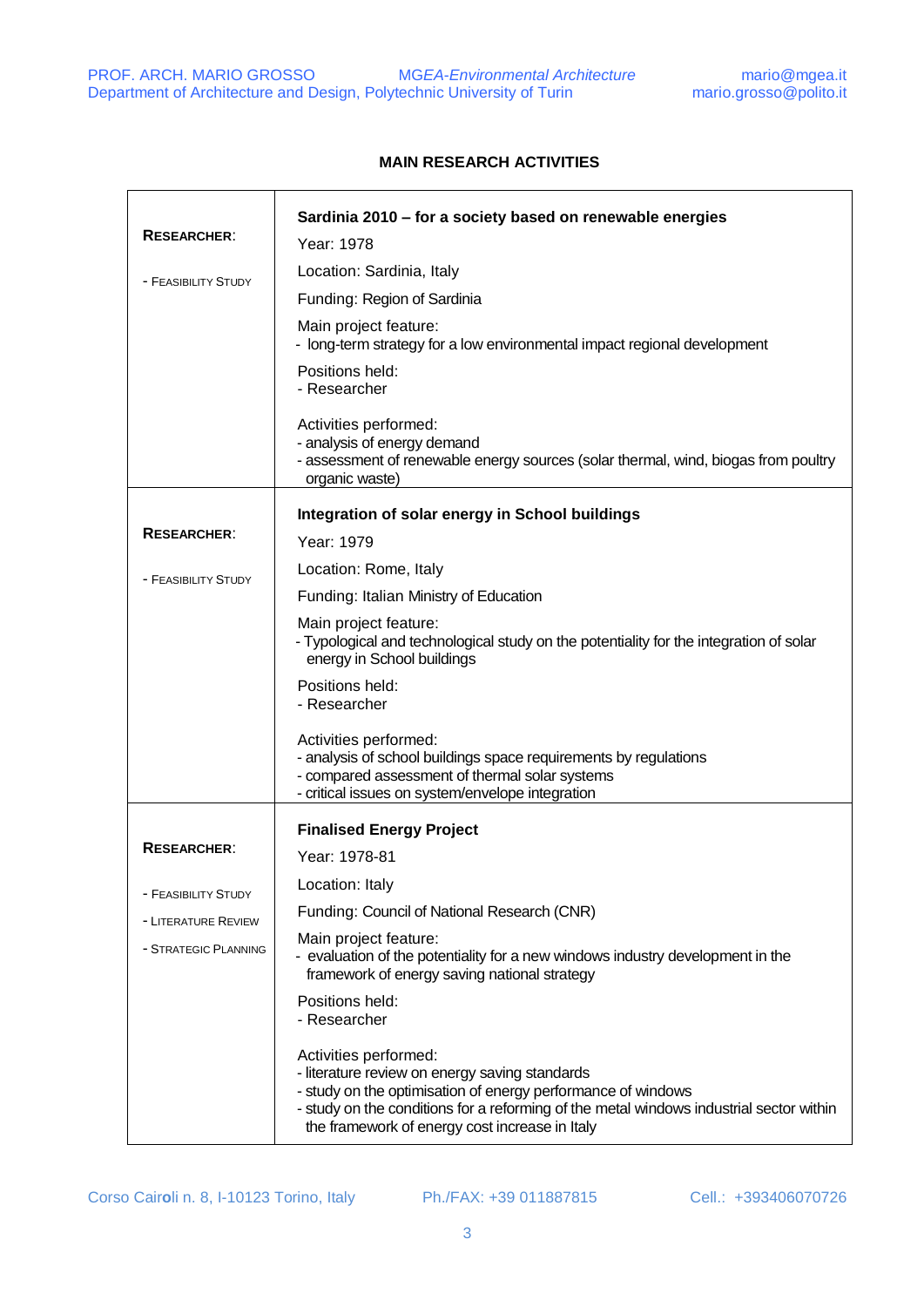| <b>REASERCHER</b><br><b>CO-ORDINATOR:</b><br>- RESEARCH<br><b>DEVELOPMENT</b>                                    | Energy and environmental integration of Pantelleria Island<br>Year: 1979<br>Location: Pantelleria (Sicily, Italy)<br>Funding: Council of National Research (CNR)<br>Main project feature:<br>- development of an alternative energy strategy for the island territory<br>Positions held:<br>- Research co-ordinator<br>Activities performed:<br>- leading survey activities on energy consumption patterns among inhabitants<br>- developing guidelines for a potential alternative energy model                                                                                                                                                                                                                                                                                                                              |
|------------------------------------------------------------------------------------------------------------------|-------------------------------------------------------------------------------------------------------------------------------------------------------------------------------------------------------------------------------------------------------------------------------------------------------------------------------------------------------------------------------------------------------------------------------------------------------------------------------------------------------------------------------------------------------------------------------------------------------------------------------------------------------------------------------------------------------------------------------------------------------------------------------------------------------------------------------|
| <b>SCIENTIFIC</b><br><b>RESPONSIBLE:</b><br>- RESEARCH PLANNING<br>- FIELD TEST PLANNING<br>- RESULTS ASSESSMENT | Experimental testing of a windows draught elimination technique in a<br><b>School existing building</b><br>Year: 1980-81<br>Location: Turin, Piedmont (Italy)<br>Funding: A.P.R.E.- Jacorossi S.p.A.<br>Main project feature:<br>- showing feasibility and energy saving performance of a joint-sealant-based<br>technique for eliminating air infiltration through windows frames in existing<br>aged buildings<br>Positions held:<br>- Research-testing co-ordinator<br>Activities performed:<br>- directing survey of air leakage through windows<br>- preparing bidding documents for the intervention<br>- co-ordinating application activity by a UK drought-elimination specialised firm<br>- co-ordinating recording of energy consumption data pre- and post-intervention<br>- analysis of results on energy savings |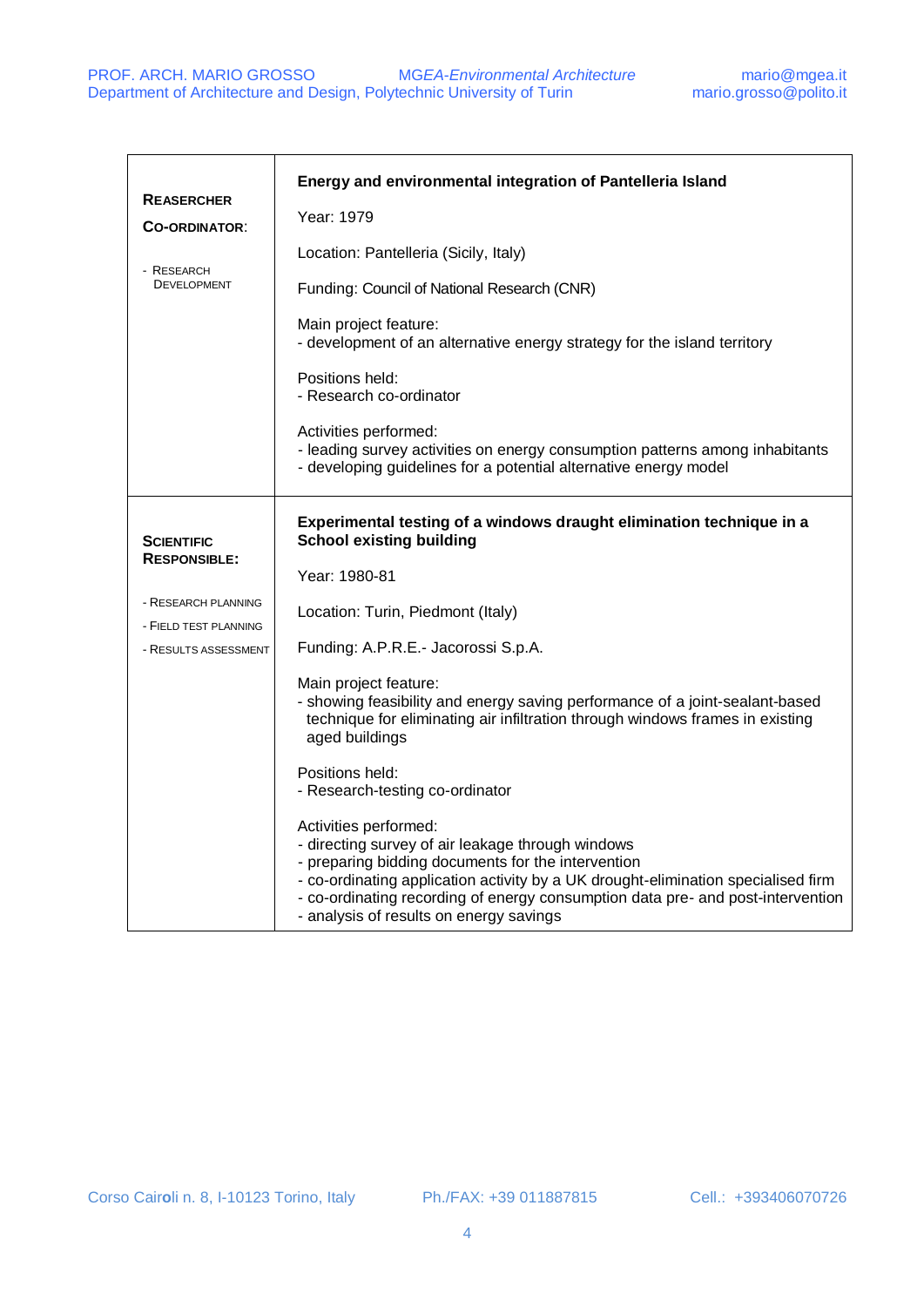| <b>RESEARCHER</b>                                        | Design and construction of low-energy solar multi-storey residential<br>buildings                                                                                                                                                                                                                            |
|----------------------------------------------------------|--------------------------------------------------------------------------------------------------------------------------------------------------------------------------------------------------------------------------------------------------------------------------------------------------------------|
| <b>CO-ORDINATOR:</b>                                     | Year: 1981-83                                                                                                                                                                                                                                                                                                |
|                                                          | Location: Piedmont, Italy                                                                                                                                                                                                                                                                                    |
| - PROJECT PLANNING                                       | Funding: European Commission (EC) - II JOULE Programme                                                                                                                                                                                                                                                       |
| - CONTEXT ANALYSIS<br>- PERFORMANCE<br><b>EVALUATION</b> | Main project feature:<br>- evaluation of the potentiality for the integration of solar air collectors, passive<br>systems (Trombe Walls and Sun spaces), and increased insulation (above national<br>standards) in the envelop of 17 multi-storey residential buildings compounds<br>including 480 dwellings |
|                                                          | Positions held:<br>- Researcher, co-ordinator                                                                                                                                                                                                                                                                |
|                                                          | Activities performed:<br>- context analysis of local climate and winter solstice cast shadowing<br>- study on the energy optimisation of systems' location on the envelop<br>- estimate of the expected energy savings<br>- writing of reports and papers for International Conferences                      |
| <b>REASERCHER</b>                                        | Calculation procedures for solar radiation assessment in mountain<br>territories                                                                                                                                                                                                                             |
| <b>SCIENTIFIC</b><br><b>RESPONSIBLE:</b>                 | Year: 1983-86                                                                                                                                                                                                                                                                                                |
|                                                          | Location: Turin County, Piedmont, Italy                                                                                                                                                                                                                                                                      |
| - METHODOLOGY<br><b>DEVELOPMENT</b>                      | Funding: Centre for Information Services, Piedmont Region                                                                                                                                                                                                                                                    |
|                                                          | Main project feature:<br>- development of a calculation method for assessing solar radiation distribution<br>on a 50x50 m-cell grid based on a 3-D orographic representation                                                                                                                                 |
|                                                          | Positions held:<br>- Researcher and co-ordinator                                                                                                                                                                                                                                                             |
|                                                          | Activities performed:<br>- leading mapping activities on a sample valley<br>- co-ordinating the development of a method for calculating 3-D solar radiation<br>distribution on the sample mountain territory<br>- analysis and publishing of results                                                         |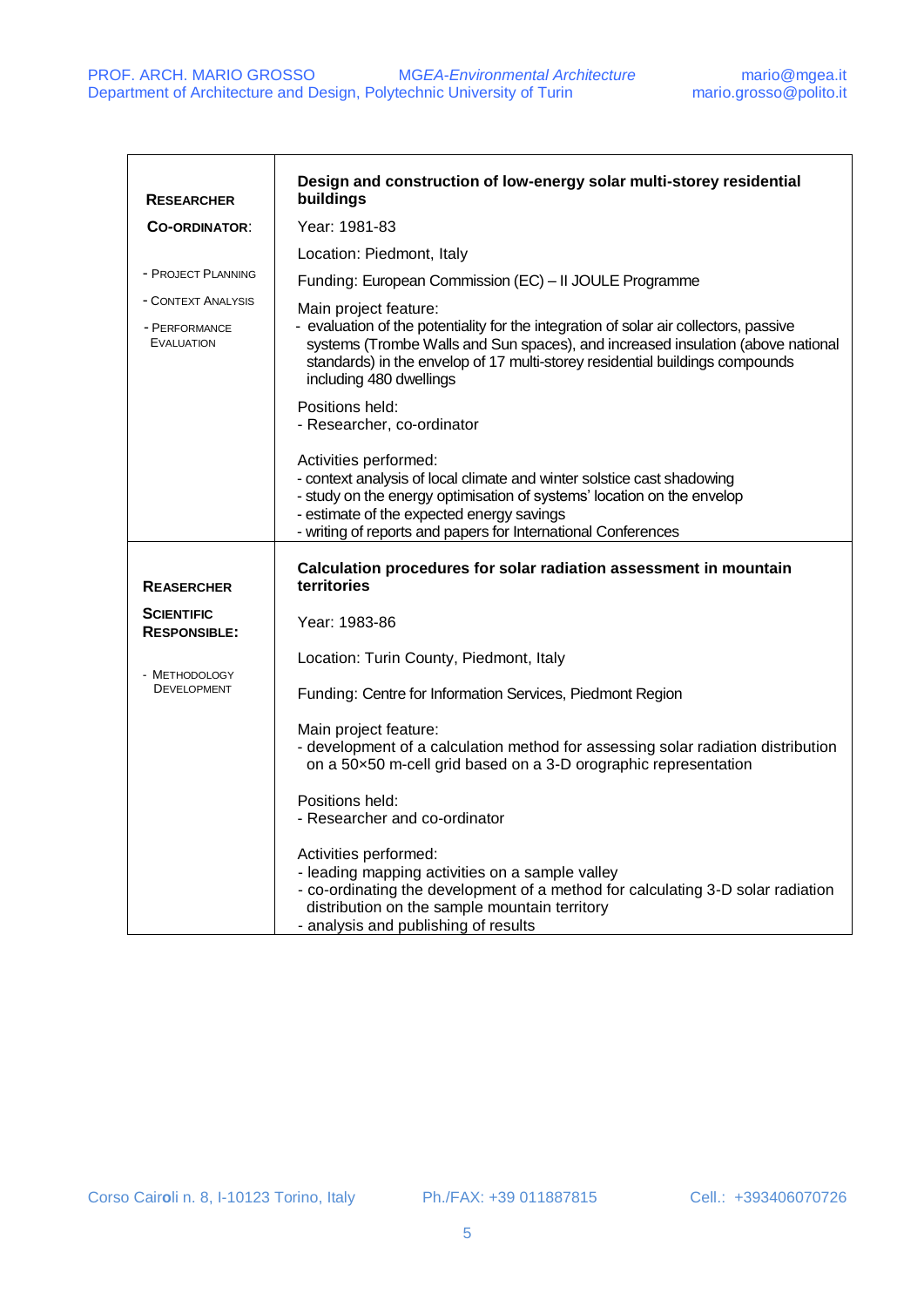| <b>RESEARCHER:</b>                         | Simplified method for the calculation of shadows cast by a built<br>compound                                                                                                                                                                                                                                                                                                                                                                                                                                                                                                                                                                                                                                     |
|--------------------------------------------|------------------------------------------------------------------------------------------------------------------------------------------------------------------------------------------------------------------------------------------------------------------------------------------------------------------------------------------------------------------------------------------------------------------------------------------------------------------------------------------------------------------------------------------------------------------------------------------------------------------------------------------------------------------------------------------------------------------|
| - METHODOLOGY<br><b>DEVELOPMENT</b>        | Year: 1984                                                                                                                                                                                                                                                                                                                                                                                                                                                                                                                                                                                                                                                                                                       |
|                                            | Location: Lombardia                                                                                                                                                                                                                                                                                                                                                                                                                                                                                                                                                                                                                                                                                              |
|                                            | Funding: Consortium of Social Housing of the Region Lombardia                                                                                                                                                                                                                                                                                                                                                                                                                                                                                                                                                                                                                                                    |
|                                            | Main project feature:<br>- envelop performance evaluation of the energy saving retrofit of existing social<br>housing buildings                                                                                                                                                                                                                                                                                                                                                                                                                                                                                                                                                                                  |
|                                            | Positions held:<br>- Researcher                                                                                                                                                                                                                                                                                                                                                                                                                                                                                                                                                                                                                                                                                  |
|                                            | Activities performed:<br>- development of a new simplified method for calculating solar shadows cast on<br>a building envelop from surrounding obstacles                                                                                                                                                                                                                                                                                                                                                                                                                                                                                                                                                         |
|                                            | <b>Conjunction Of Multizone Infiltration Specialist (COMIS)</b>                                                                                                                                                                                                                                                                                                                                                                                                                                                                                                                                                                                                                                                  |
| <b>RESEARCHER</b>                          | Year: 1988-90                                                                                                                                                                                                                                                                                                                                                                                                                                                                                                                                                                                                                                                                                                    |
| <b>VISITING</b><br><b>SCIENTIST:</b>       | Location: Lawrence Berkeley Laboratory, University of California, Berkeley, CA,<br>U.S.A.                                                                                                                                                                                                                                                                                                                                                                                                                                                                                                                                                                                                                        |
|                                            | Funding: Council of National Research (CNR) - Bi-lateral Italy-U.S.A. Programme                                                                                                                                                                                                                                                                                                                                                                                                                                                                                                                                                                                                                                  |
| - THEORETICAL STUDY<br>- LITERATURE REVIEW | Main project feature:<br>- Modelling air infiltration and ventilation in multizone buildings within a panel of<br><b>International Experts</b>                                                                                                                                                                                                                                                                                                                                                                                                                                                                                                                                                                   |
| - SOFTWARE<br><b>DEVELOPMENT</b>           | Positions held:<br>- Visiting Scientist                                                                                                                                                                                                                                                                                                                                                                                                                                                                                                                                                                                                                                                                          |
|                                            | Activities performed:<br>- literature review on wind tunnel tests related to wind pressure distribution on the<br>building envelop<br>- wind pressure distribution tests on a sample building<br>- wind tunnel measurements of the wind pressure distribution on a scale-model of the<br>sample building<br>- development of a modular calculation program on Fortran 77 regarding wind<br>pressure distribution on the envelop of a rectangular-shaped building (CpCalc),<br>based on a parametric analysis of the results of above mentioned activities<br>- report and user-guide writing for A.I.V.C. (Air Infiltration and Ventilation Centre)<br>- writing a detailed paper on Energy and Buildings (1992) |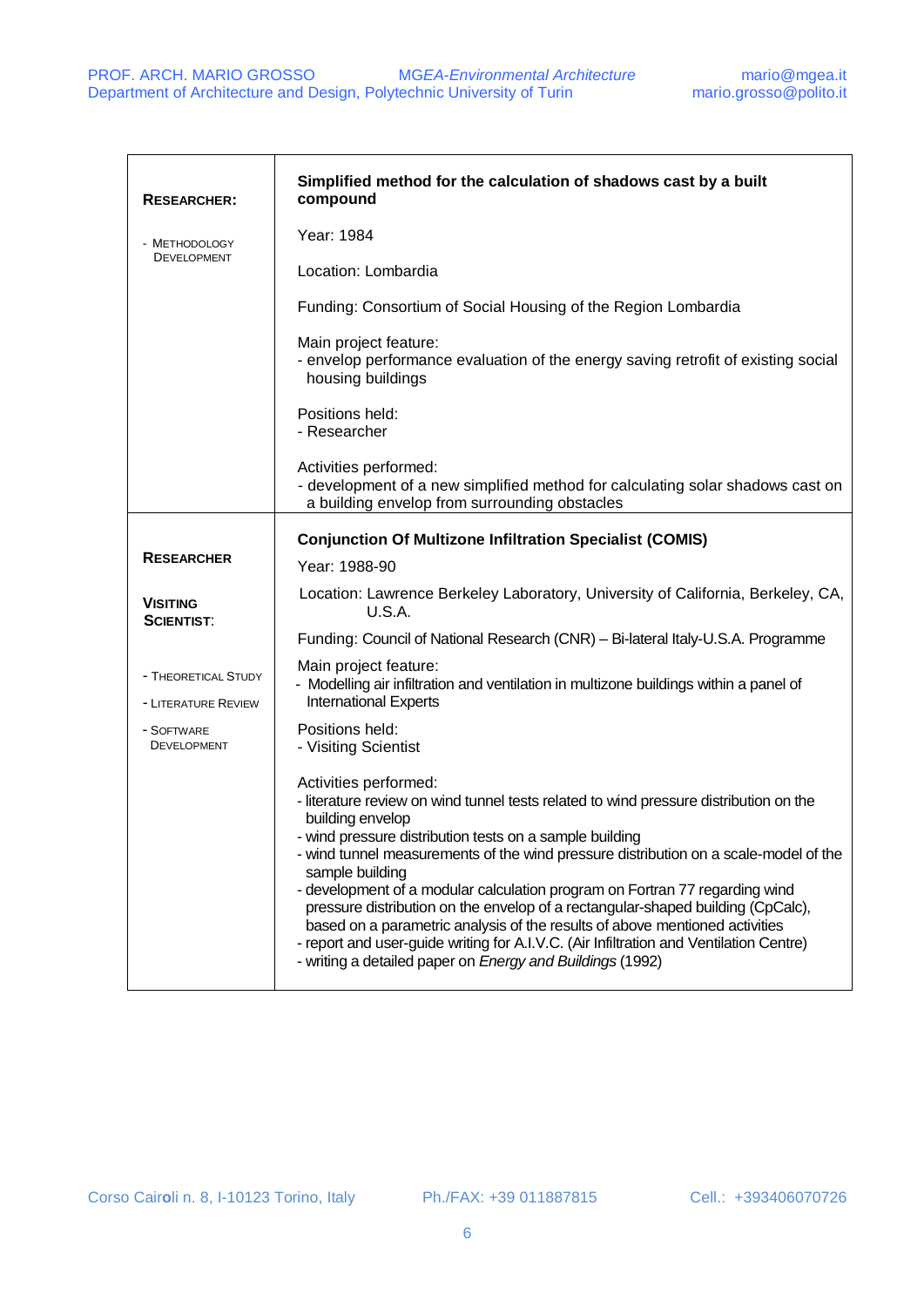| <b>RESEARCHER</b>                          | Passive cooling of buildings (PASCOOL): effects of wind dynamics                                                                                                                                                                                                                                                                                                                                                                                                                                                                                                                                        |
|--------------------------------------------|---------------------------------------------------------------------------------------------------------------------------------------------------------------------------------------------------------------------------------------------------------------------------------------------------------------------------------------------------------------------------------------------------------------------------------------------------------------------------------------------------------------------------------------------------------------------------------------------------------|
| <b>CO-ORDINATOR</b>                        | Year: 1992-95                                                                                                                                                                                                                                                                                                                                                                                                                                                                                                                                                                                           |
| - RESEARCH PLANNING<br>- TEST PLANNING     | Location: Turin (IT), Athens (GR), La Rochelle (FR), Lisbon (PT), London (UK),<br>Lausanne (CH), Amsterdam (NL)                                                                                                                                                                                                                                                                                                                                                                                                                                                                                         |
| - RESULTS<br><b>ASSESSMENT</b>             | Funding: European Commission - DG XII - II JOULE Programme                                                                                                                                                                                                                                                                                                                                                                                                                                                                                                                                              |
| - SOFTWARE<br><b>DEVELOPMENT</b>           | Main project feature:<br>- upgrading of the programme CpCalc to include wind pressure distribution on<br>sloped roofs as well as its integration as a module of the PASCOOL model                                                                                                                                                                                                                                                                                                                                                                                                                       |
|                                            | Positions held:<br>- Researcher and testing co-ordinator                                                                                                                                                                                                                                                                                                                                                                                                                                                                                                                                                |
|                                            | Activities performed:<br>- planning the wind tunnel testing on scale models with varying tilted roofs,<br>carried out in Lisbon INETI's facility (National Laboratory of Civil and Industrial<br>Engineering)                                                                                                                                                                                                                                                                                                                                                                                           |
|                                            | - statistical analysis of wind tunnel test results to develop parametric modules<br>on wind pressure distribution on tilted roofs to be integrated in CpCalc<br>- development of a new version of CpCalc (CpCalc <sup>+</sup> ), including the above-<br>mentioned modules as well as a new user-friendly interface on visual basic<br>- interaction with the project working groups on climate, model development,<br>passive cooling techniques, field measurements, design guidelines)<br>- writing research reports, programme user guide, and papers for International<br>Journals and Conferences |
|                                            | PRECis: assessing the Potential for Renewable Energies in Cities                                                                                                                                                                                                                                                                                                                                                                                                                                                                                                                                        |
| <b>RESEARCH</b><br><b>DIRECTOR</b>         | Year: 1998-00                                                                                                                                                                                                                                                                                                                                                                                                                                                                                                                                                                                           |
| - METHODOLOGY<br><b>DEVELOPMENT</b>        | Location: Turin (IT), Cambridge (UK), Trondheim (NO), Fribourg (CH), Athens<br>(GR)                                                                                                                                                                                                                                                                                                                                                                                                                                                                                                                     |
| - CO-ORDINATION OF<br>TESTING, SIMULATION, | Funding: European Commission - DG XII - III JOULE Programme                                                                                                                                                                                                                                                                                                                                                                                                                                                                                                                                             |
| AND RESULTS<br><b>ASSESSMENT</b>           | Main project feature:<br>- modelling the effect of urban morphology on the cooling potential of wind-<br>driven natural ventilation within the framework of a method to assess urban<br>form parameters Vs. climate factors (daylighting, solar radiation, surface<br>temperature)                                                                                                                                                                                                                                                                                                                      |
|                                            | Positions held:<br>- Research Director                                                                                                                                                                                                                                                                                                                                                                                                                                                                                                                                                                  |
|                                            | Activities performed:<br>- selection of a sample urban area in the Municipality of Grugliasco (Turin)<br>- microclimate analysis of the urban context<br>- definition of a synthetic parameter (aerodynamic urban resistance),<br>representing the effect of urban forms on the potentiality of natural ventilation<br>in buildings, and development of a simplified calculation method in<br>collaboration with CFD-Norway<br>- application of the above-mentioned method to generic urban forms as well as                                                                                            |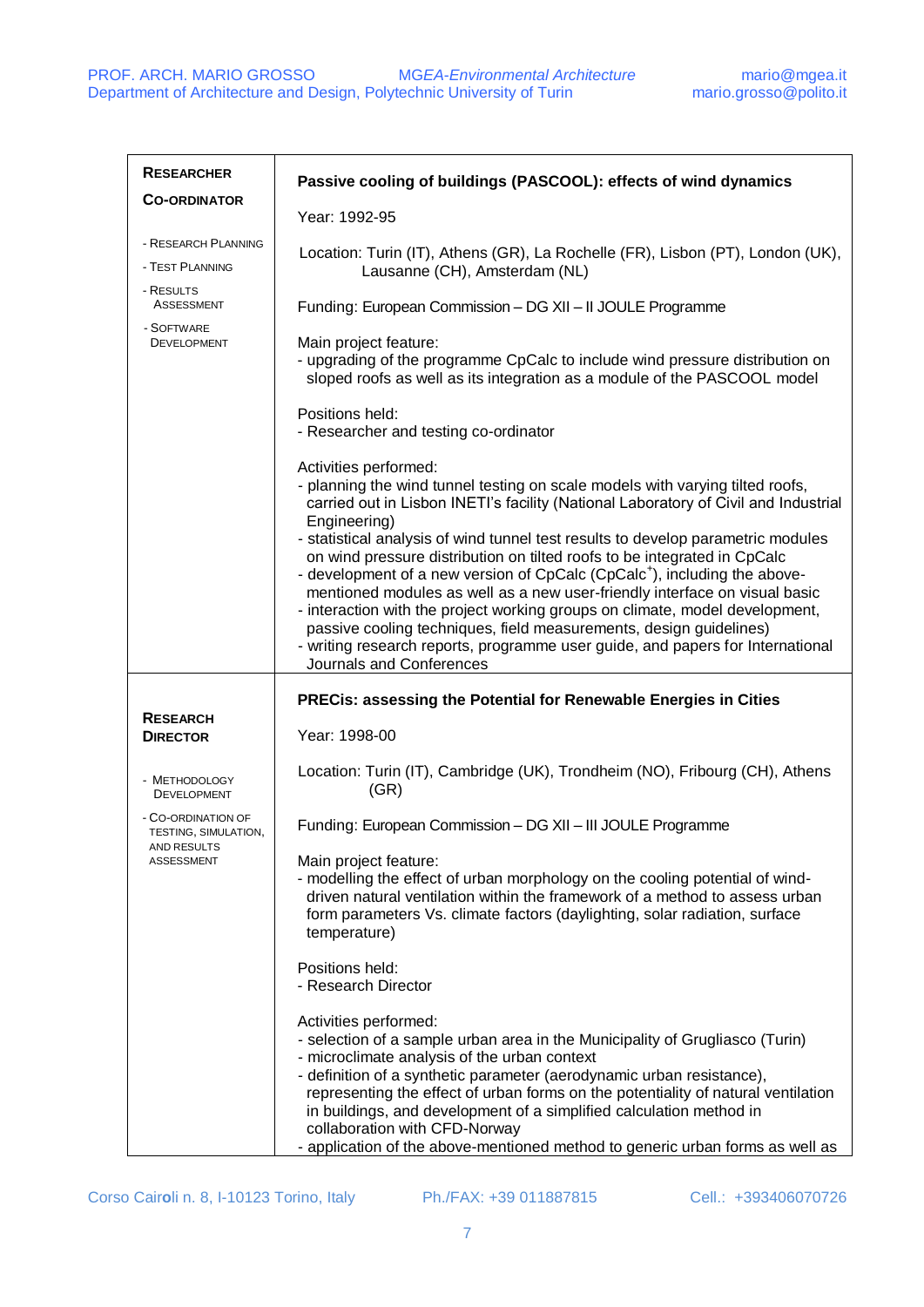|                                                                                           | to layout configurations of the urban sample area<br>- Parametric analysis on the evaluation of the effect of urban forms on the<br>potential energy cooling load reduction due to wind-driven natural ventilation<br>for various European climates, using the thermal simulation dynamic model<br>ESP-r<br>- Development of a simplified procedure - VenUS (Ventilation Urban Score) -<br>for the assessment of the potential wind-driven cooling effect in relation to<br>varying urban forms<br>- outline of a reference scheme for introducing in urban planning and building<br>codes standards supporting the use of renewable energies in buildings |
|-------------------------------------------------------------------------------------------|------------------------------------------------------------------------------------------------------------------------------------------------------------------------------------------------------------------------------------------------------------------------------------------------------------------------------------------------------------------------------------------------------------------------------------------------------------------------------------------------------------------------------------------------------------------------------------------------------------------------------------------------------------|
|                                                                                           |                                                                                                                                                                                                                                                                                                                                                                                                                                                                                                                                                                                                                                                            |
|                                                                                           | Strategies for the promotion of recycling practice in architecture                                                                                                                                                                                                                                                                                                                                                                                                                                                                                                                                                                                         |
| <b>RESPONSIBLE OF</b>                                                                     |                                                                                                                                                                                                                                                                                                                                                                                                                                                                                                                                                                                                                                                            |
| LOCAL                                                                                     | Year: 2000-2002                                                                                                                                                                                                                                                                                                                                                                                                                                                                                                                                                                                                                                            |
| <b>RESEARCH UNIT</b>                                                                      |                                                                                                                                                                                                                                                                                                                                                                                                                                                                                                                                                                                                                                                            |
|                                                                                           | Location: Naple, Turin, Milan, Florence, Venice                                                                                                                                                                                                                                                                                                                                                                                                                                                                                                                                                                                                            |
| <b>METHODOLOGY AND</b><br><b>DEVELOPMENT</b><br>- CO-ORDINATION OF                        | Funding: Ministry of Research, Technological Development, and Higher<br>Education - Research Projects of National Interest                                                                                                                                                                                                                                                                                                                                                                                                                                                                                                                                 |
| ANALYSES AND                                                                              | Main project feature:                                                                                                                                                                                                                                                                                                                                                                                                                                                                                                                                                                                                                                      |
| <b>RESULTS</b><br><b>ASSESSMENT</b>                                                       | - Evaluation of the ecocompatibility of materials derived from the demolition of<br>buildings                                                                                                                                                                                                                                                                                                                                                                                                                                                                                                                                                              |
|                                                                                           | Positions held:                                                                                                                                                                                                                                                                                                                                                                                                                                                                                                                                                                                                                                            |
|                                                                                           | - Responsible of the Research Unit from the Polytechnic University of Turin                                                                                                                                                                                                                                                                                                                                                                                                                                                                                                                                                                                |
|                                                                                           | Activities performed:                                                                                                                                                                                                                                                                                                                                                                                                                                                                                                                                                                                                                                      |
|                                                                                           | - State-of-the-Art of C&D waste and their treatments                                                                                                                                                                                                                                                                                                                                                                                                                                                                                                                                                                                                       |
|                                                                                           | - Analysis of the C&D waste production in Italy and Europe                                                                                                                                                                                                                                                                                                                                                                                                                                                                                                                                                                                                 |
|                                                                                           | - Selection of a case study building to be demolished using a selective                                                                                                                                                                                                                                                                                                                                                                                                                                                                                                                                                                                    |
|                                                                                           | approach                                                                                                                                                                                                                                                                                                                                                                                                                                                                                                                                                                                                                                                   |
|                                                                                           | - Analysis of the process of selective demolishment of the case study bulding<br>- Scenario of reuse and recycling of the C&D waste from the case study                                                                                                                                                                                                                                                                                                                                                                                                                                                                                                    |
|                                                                                           | - Guidelines for selective demolishment and C&D waste reuse&recycling                                                                                                                                                                                                                                                                                                                                                                                                                                                                                                                                                                                      |
|                                                                                           | Environmental compatibility in requalification projects of brown fields                                                                                                                                                                                                                                                                                                                                                                                                                                                                                                                                                                                    |
| <b>RESPONSIBLE OF</b><br>LOCAL                                                            | Year: 2004-2007                                                                                                                                                                                                                                                                                                                                                                                                                                                                                                                                                                                                                                            |
| <b>RESEARCH UNIT</b>                                                                      | Location: Naple, Turin, Rome, Milan, Florence.                                                                                                                                                                                                                                                                                                                                                                                                                                                                                                                                                                                                             |
| <b>METHODOLOGY AND</b><br><b>EVALUATION TOOL</b><br><b>DEVELOPMENT</b>                    | Funding: Ministry of Research and Education - Research Projects of National<br>Interest                                                                                                                                                                                                                                                                                                                                                                                                                                                                                                                                                                    |
| - CO-ORDINATION OF<br>ANALYSES,<br>SIMULATION, AND<br><b>RESULTS</b><br><b>ASSESSMENT</b> | Main project feature:<br>- Ecocompatibility evaluation of the technological system in requalification<br>projects of brown fields: recyclability of abandoned construction systems and<br>applicability of new systems                                                                                                                                                                                                                                                                                                                                                                                                                                     |
|                                                                                           | Positions held:<br>- Responsible of the Research Unit from the Polytechnic University of Turin                                                                                                                                                                                                                                                                                                                                                                                                                                                                                                                                                             |
|                                                                                           | Activities performed:<br>- State-of-the-Art of requalification projects of brown fields<br>- Analysis of the technological building systems and materials from abandoned                                                                                                                                                                                                                                                                                                                                                                                                                                                                                   |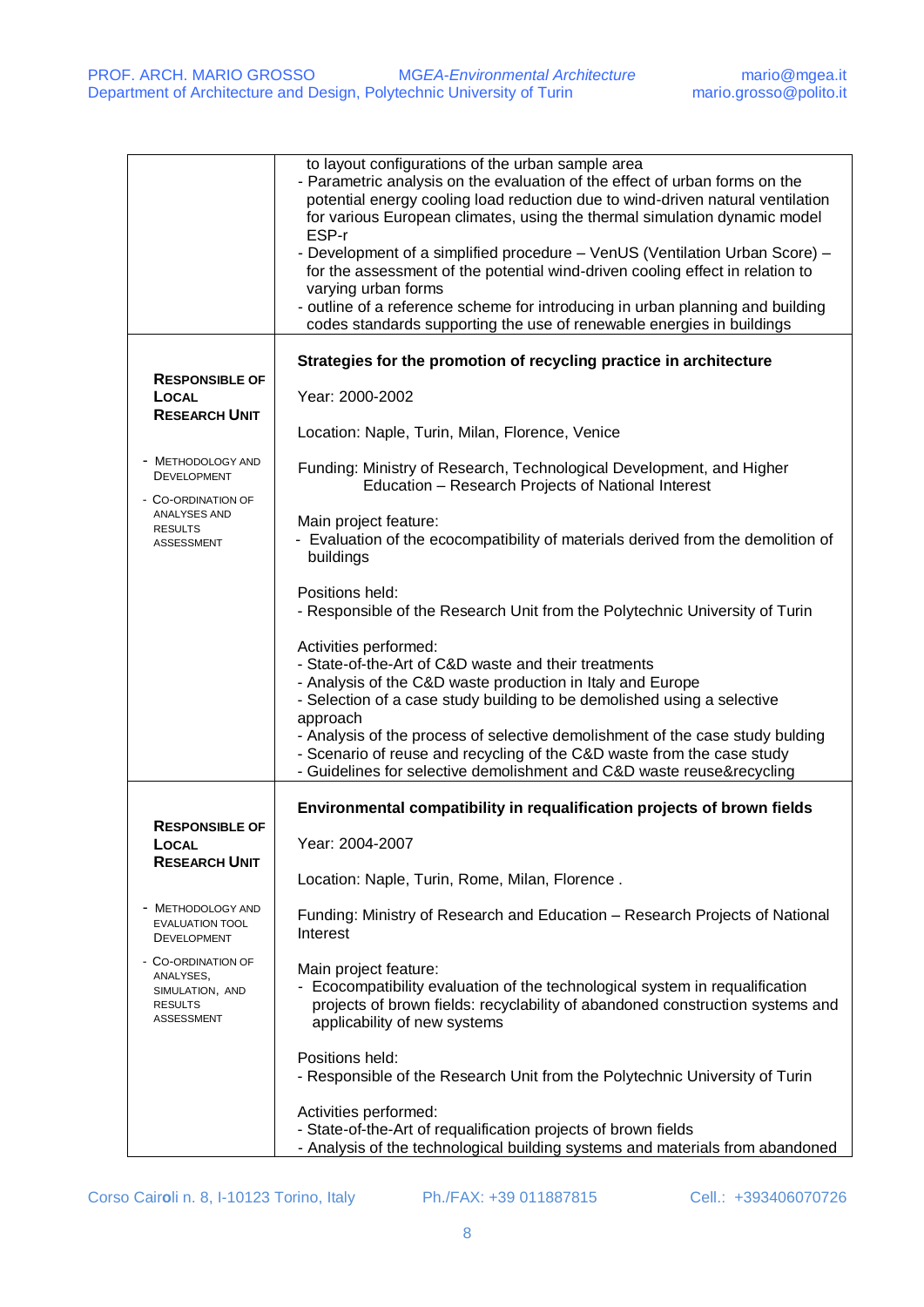|                                                                                                                                                                                                                         | industrial areas<br>- Selection of case study brown fields requalification projects in Turin from the<br>2006 Winter Olympic Games Programme<br>- Development of a repertoire of technological systems and materials to be<br>used in brown fields requalification projects<br>- Development of an evaluation tool for selection of eco-compatible building<br>material for brown fields requalification projects                                                                                                                                                                                                                                                                                                                                                                                                                                                                                                                                                                                                                                                                             |
|-------------------------------------------------------------------------------------------------------------------------------------------------------------------------------------------------------------------------|-----------------------------------------------------------------------------------------------------------------------------------------------------------------------------------------------------------------------------------------------------------------------------------------------------------------------------------------------------------------------------------------------------------------------------------------------------------------------------------------------------------------------------------------------------------------------------------------------------------------------------------------------------------------------------------------------------------------------------------------------------------------------------------------------------------------------------------------------------------------------------------------------------------------------------------------------------------------------------------------------------------------------------------------------------------------------------------------------|
| <b>PROJECT</b><br><b>SCIENTIFIC</b><br><b>DIRECTOR</b>                                                                                                                                                                  | PRIME <sup>3</sup> : Innovative procedures for energy-efficient and eco-compatible<br>building modules<br>Year: 2011-2013                                                                                                                                                                                                                                                                                                                                                                                                                                                                                                                                                                                                                                                                                                                                                                                                                                                                                                                                                                     |
| <b>LOCAL</b><br><b>RESEARCH</b><br><b>COORDINATOR</b><br>- METHODOLOGY AND<br><b>EVALUATION TOOL</b><br><b>DEVELOPMENT</b><br>- CO-ORDINATION OF<br>ANALYSES,<br>SIMULATION, AND<br><b>RESULTS</b><br><b>ASSESSMENT</b> | Location: Rome, Turin, Perugia, Prato (Florence).<br>Funding: Ministry of Environment - Call for proposals on projects of energy<br>efficiency and use of renewable energy sources in urban areas<br>Main project feature:<br>Design, development, and testing of a pre-fabricated building prototype<br>including energy efficient and eco-compatible materials and technical systems<br>Positions held:<br>- Project Scientific Director and Responsible of the Research Unit from the<br>Polytechnic University of Turin<br>Activities performed:<br>- State-of-the-Art of energy efficiency and eco-compatibility in buildings<br>- Analysis, configuration, and testing of a Hybrid Natural Ventilation Air<br><b>Conditioning Wall</b><br>- Analysis and tests programming of an envelope system including insulation<br>elements made of recycled materials from the textile and tire industry<br>- Energy analysis and simulation of the building prototype<br>- Analysis and planning of the ICT climate control system<br>- General scientific co-ordination and results evaluation |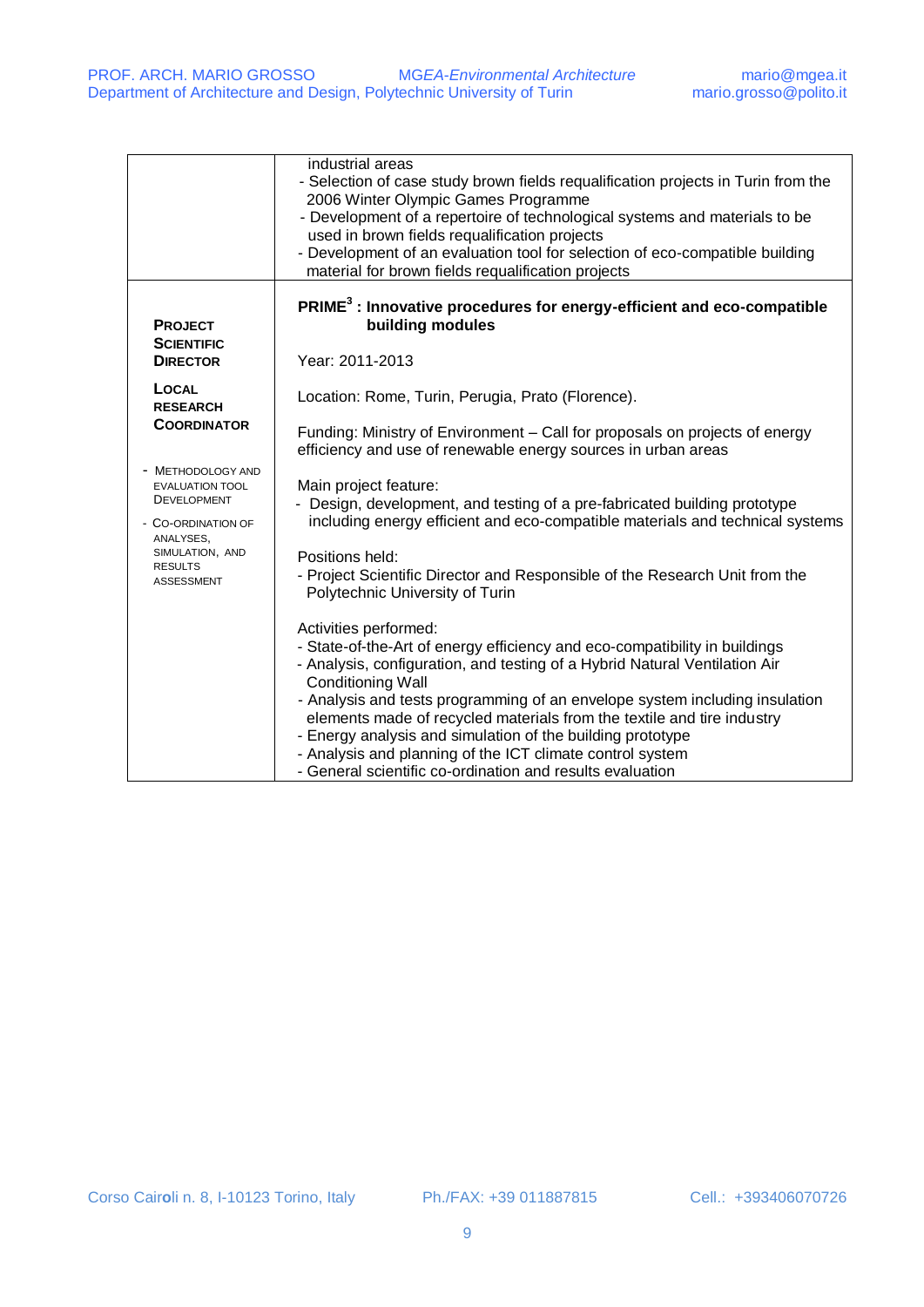## **MAIN CONSULTANCY ACTIVITIES**

| <b>Detailed Tasks</b>            | <b>Work Undertaken</b>                                                                                                                                                                                                                                                                                                                               |
|----------------------------------|------------------------------------------------------------------------------------------------------------------------------------------------------------------------------------------------------------------------------------------------------------------------------------------------------------------------------------------------------|
|                                  | Feasibility study for refurbishment and conversion of Anquetil Building<br>into an Eco-Building                                                                                                                                                                                                                                                      |
| <b>CONSULTANT:</b>               | Year: 2013-14                                                                                                                                                                                                                                                                                                                                        |
| <b>ENERGY EFFICIENCY,</b>        | Location: Turin (Italy), Port Louis (Mauritius Island)                                                                                                                                                                                                                                                                                               |
| COMFORT,<br><b>ENVIRONMENTAL</b> | Client: Design Forum Ltd, Quatre-Bornes, Mauritius Island                                                                                                                                                                                                                                                                                            |
| <b>IMPACT</b>                    | Main project features:<br>- functional and environmental survey of existing conditions of the building and its<br>services<br>- analysis of local climate<br>- energy and environmental assessment of demolition/reconstruction and<br>refurbishment options<br>- life cycle assessment of materials<br>Positions held:<br>- Eco-building consultant |
|                                  | Activities performed:<br>- Local climate analysis with focus on solar radiation and wind environment<br>- Development of survey/analysis/evaluation (SAE) cards based on $BE2AMS$<br>(Building Environmental and Energy Auditing Management System) method<br>- Energy efficiency assessment of refurbishment options                                |
| <b>CONSULTANT:</b>               | Environmental assessment in the design development of a building<br>complex for the Mauritius Oceanography Institute                                                                                                                                                                                                                                 |
|                                  | Year: 2012-13                                                                                                                                                                                                                                                                                                                                        |
| - ENVIRONMENTAL<br>ASSESSMENT OF | Location: Turin (Italy), Mauritius Island                                                                                                                                                                                                                                                                                                            |
| <b>DESIGN CHOICES</b>            | Client: STEGET S.r.l., Turin                                                                                                                                                                                                                                                                                                                         |
|                                  | Main project features:<br>- environmental friendly and energy efficient design<br>- context and local climate-responsive technologies<br>- landscape design of external site<br>- functional and technological optimisation of Laboratory spaces                                                                                                     |
|                                  | Positions held:<br>- Design staff consultant                                                                                                                                                                                                                                                                                                         |
|                                  | Activities performed:<br>- Local climate analysis with focus on wind environment<br>- Environmental assessment of preliminary design choices<br>- Configuration and assessment of passive climate-control technical systems                                                                                                                          |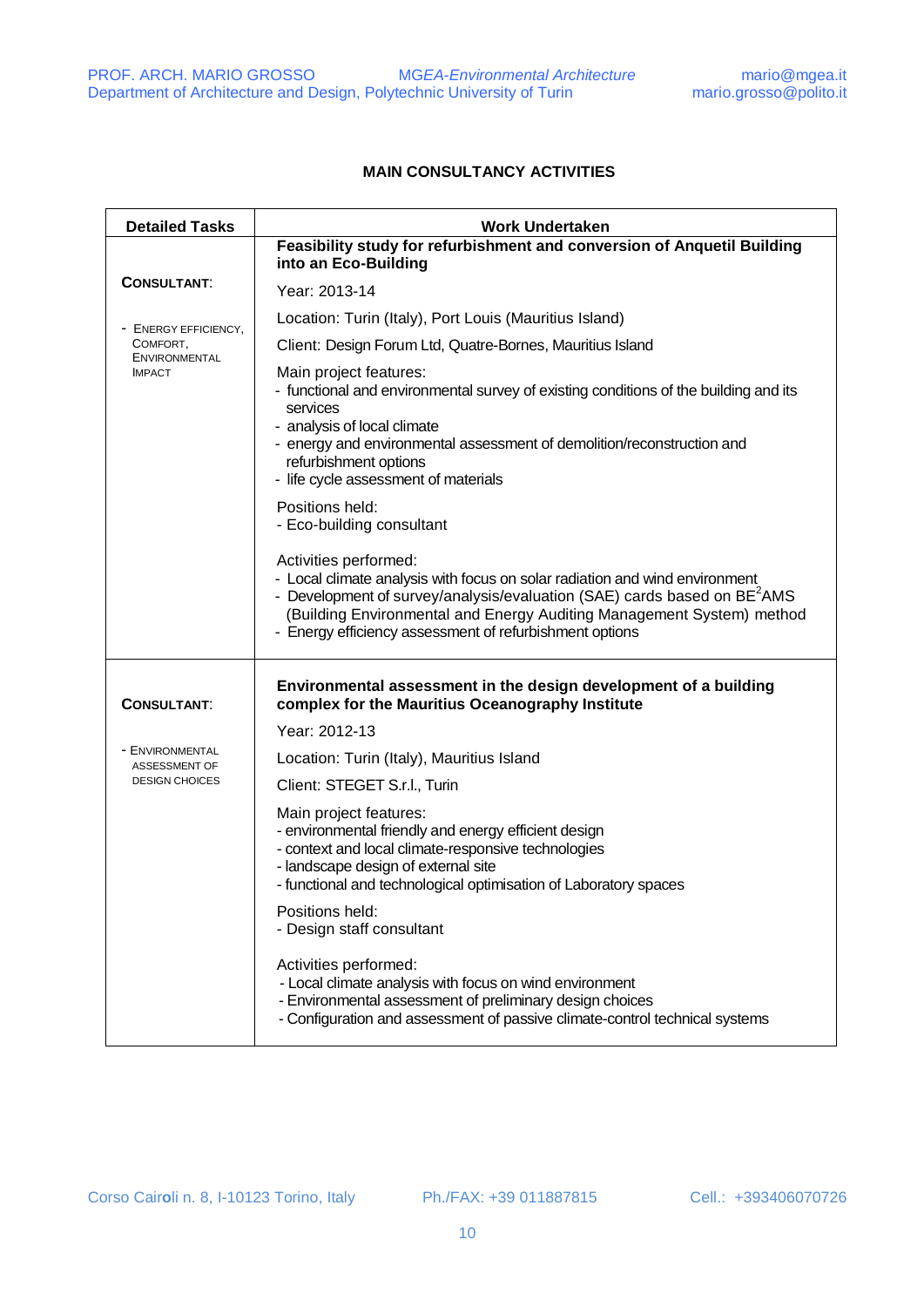| <b>CONSULTANT:</b>                                                                              | Design Development and Energy Conservation Management of the MooM<br><b>Hotels Complex</b>                                                                                                                                                                                                                                                                              |
|-------------------------------------------------------------------------------------------------|-------------------------------------------------------------------------------------------------------------------------------------------------------------------------------------------------------------------------------------------------------------------------------------------------------------------------------------------------------------------------|
|                                                                                                 | Year:2006-today                                                                                                                                                                                                                                                                                                                                                         |
| - ENVIRONMENTAL<br>ASSESSMENT OF                                                                | Location: Olgiate Olona (VA), Italy                                                                                                                                                                                                                                                                                                                                     |
| <b>DESIGN CHOICES</b>                                                                           | Client: MooM Hotels S.p.A.                                                                                                                                                                                                                                                                                                                                              |
| - ENERGY DNAMICS<br><b>SIMULATION</b>                                                           | Main project features:                                                                                                                                                                                                                                                                                                                                                  |
| - ENERGY<br><b>CONSERVATION</b><br><b>MANAGEMENT</b>                                            | - environmental friendly and energy efficient design<br>- Electricity/Heating/Cooling three-generation through gas-fuelled micro-turbines and<br>absorption chillers                                                                                                                                                                                                    |
| - ENERGY GENERATORS<br>ASSESSMENT                                                               | Positions held:<br>- Consultancy Staff Leader                                                                                                                                                                                                                                                                                                                           |
| - PROCEDURE TO OBTAIN<br><b>ENERGY EFFICENCY</b><br><b>CERTIFICATES (WHITE</b><br>CERTIFICATES) | - Energy Efficiency Analyst<br>- Technology Supervisor<br>- Responsible for Energy Conservation Management                                                                                                                                                                                                                                                              |
|                                                                                                 | Activities performed:<br>- Energy and environmental support to the architectural and interior designer<br>- Environmental assessment of technologies selection<br>- Energy Dynamics Simulation<br>- Co-ordination of the interaction between architectural conceptual design and<br>services engineering<br>- Supervision of the three-generation energy system running |
|                                                                                                 | - Preparation of procedure and testing for acquiring Energy Efficiency<br>Certificates                                                                                                                                                                                                                                                                                  |
|                                                                                                 | Design Competition for the realisation of Service Buildings in the site of<br>Milan's EXPO 2015                                                                                                                                                                                                                                                                         |
| <b>TEAM MEMBER</b>                                                                              | Year: 2012                                                                                                                                                                                                                                                                                                                                                              |
| (GROUP LEADER:                                                                                  | Location: Milan, Italy                                                                                                                                                                                                                                                                                                                                                  |
| ARTECH STUDIO,<br>TURIN)                                                                        | Client: EXPO 2015 Milan                                                                                                                                                                                                                                                                                                                                                 |
| - ENVIRONMENTAL<br>ASSESSMENT OF<br><b>DESIGN CHOICES</b><br>- HYBRID AND PASSIVE               | Main project features:<br>- environmental friendly and energy efficient design<br>- low cost and easy-to-be-dismantled construction<br>use of natural climate sources for energy systems                                                                                                                                                                                |
| <b>SYSTEM CONCEPTS</b><br>FOR COOLING AND<br><b>VENTILATION</b><br>- ENBODIED ENERGY            | Positions held:<br>- Environmental assessment coordinator<br>- Technology concept designer                                                                                                                                                                                                                                                                              |
| CALCULATION                                                                                     | Activities performed:<br>- Calculation of embodied energy of all material and building elements<br>- Conceptual design of the hybrid ventilation system with earth-heat-exchange<br>horizontal air ducts                                                                                                                                                                |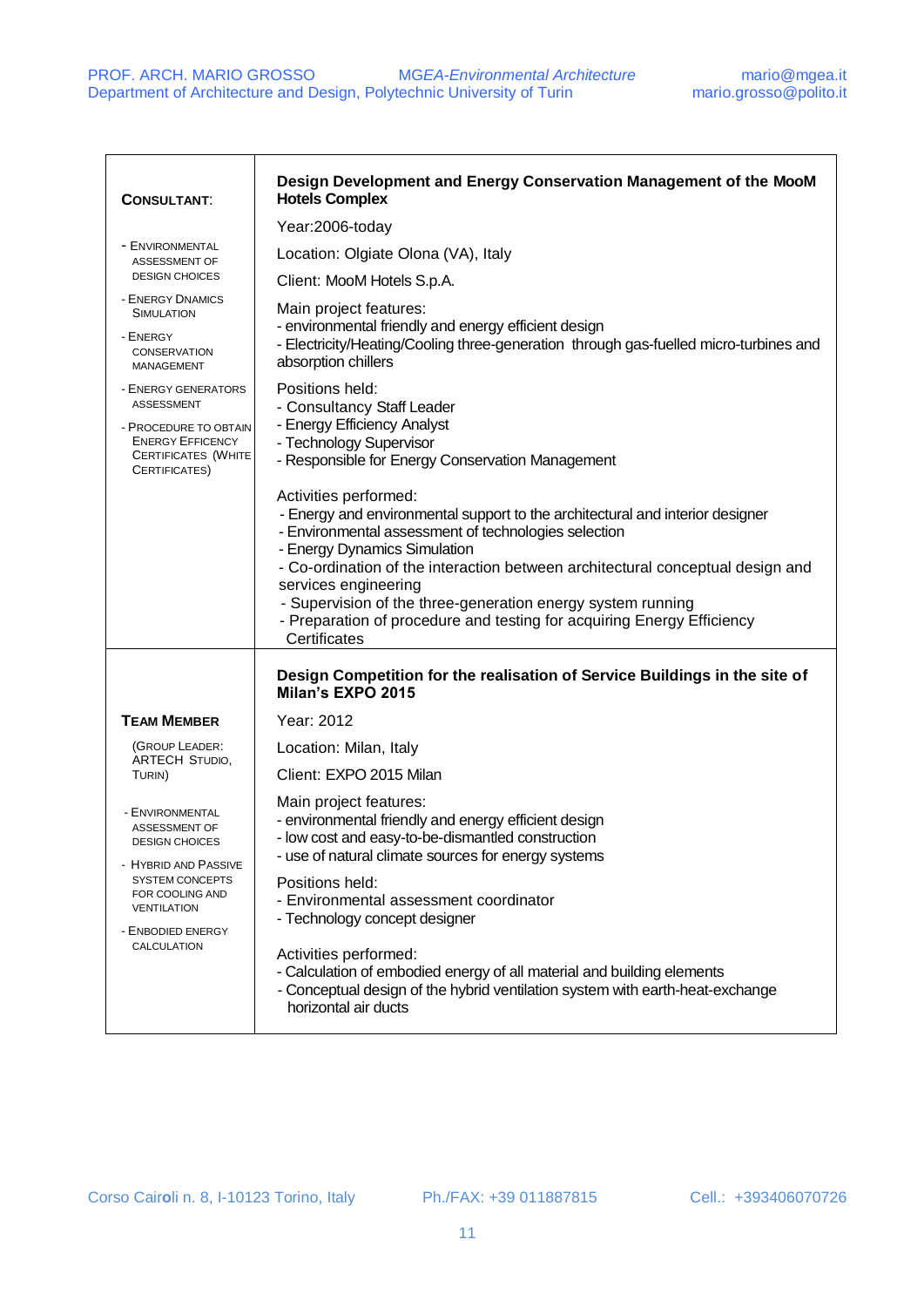|                                                                                               | Preliminary Design of the Town Hall Building for the Municipality of<br><b>Grugliasco (Turin)</b>                                                                                                                                                     |
|-----------------------------------------------------------------------------------------------|-------------------------------------------------------------------------------------------------------------------------------------------------------------------------------------------------------------------------------------------------------|
| <b>CONSULTANT</b>                                                                             | Year: 2011                                                                                                                                                                                                                                            |
|                                                                                               | Location: Grugliasco (Turin), Italy                                                                                                                                                                                                                   |
| - TECHNOLOGICAL<br><b>ASPECTS</b>                                                             | Client: ARTECH Studio, Turin                                                                                                                                                                                                                          |
| - ENERGY EFFICIENCY<br>- ENVIRONMENTAL<br><b>SUSTAINABILITY</b>                               | Main project features:<br>- eco-compatible building<br>- controlled natural ventilation technique                                                                                                                                                     |
|                                                                                               | - Positions held:<br>- technological and sustainability consultant                                                                                                                                                                                    |
|                                                                                               | Activities performed:<br>- site-climate analysis<br>- description of eco-compatible technological systems<br>- energy performance assessment                                                                                                          |
|                                                                                               | Refurbishment design of the Municipality library building in Grugliasco<br>(Turin)                                                                                                                                                                    |
| <b>CONSULTANT</b>                                                                             | Year: 2010                                                                                                                                                                                                                                            |
|                                                                                               | Location: Grugliasco (Turin), Italy                                                                                                                                                                                                                   |
| - TECHNOLOGICAL<br><b>ASPECTS</b>                                                             | Client: ARTECH Studio, Turin                                                                                                                                                                                                                          |
| <b>ENERGY EFFICIENCY</b><br>- ENVIRONMENTAL<br><b>SUSTAINABILITY</b>                          | Main project features:<br>- eco-compatible building<br>- controlled natural ventilation technique                                                                                                                                                     |
|                                                                                               | - Positions held:<br>- technological and sustainability consultant                                                                                                                                                                                    |
|                                                                                               | Activities performed:<br>- site-climate analysis<br>- description of controlled natural ventilation and passive cooling systems<br>- energy analysis<br>- environmental impact assessment                                                             |
| <b>TEAM MEMBER</b>                                                                            | Design Competition for the renovation of an abandoned industrial building<br>complex to be used as Office Headquarters                                                                                                                                |
| (GROUP LEADER:<br>ARCH. MARIA IRENE                                                           | Year: 2010                                                                                                                                                                                                                                            |
| CARDILLO, ROME):                                                                              | Location: San Giovanni Valdarno (AR), Italy                                                                                                                                                                                                           |
|                                                                                               | Client: La Castelnuovese                                                                                                                                                                                                                              |
| - BIOCLIMATIC DESIGN<br>- HYBRID AND PASSIVE<br><b>SYSTEM CONCEPTS</b><br>FOR HEATING COOLING | Main project features:<br>- sustainable renovation of an existing building structure<br>- use of natural climate sources for energy systems<br>- evaporative cooling and wind-assisted exhaust ventilation through the industrial<br>detached chimney |
| AND VENTILATION<br>- CHIMNEY EXHAUST                                                          | Positions held:<br>- Bioclimatic design coordinator<br>- Passive and hybrid HVAC systems concept designer                                                                                                                                             |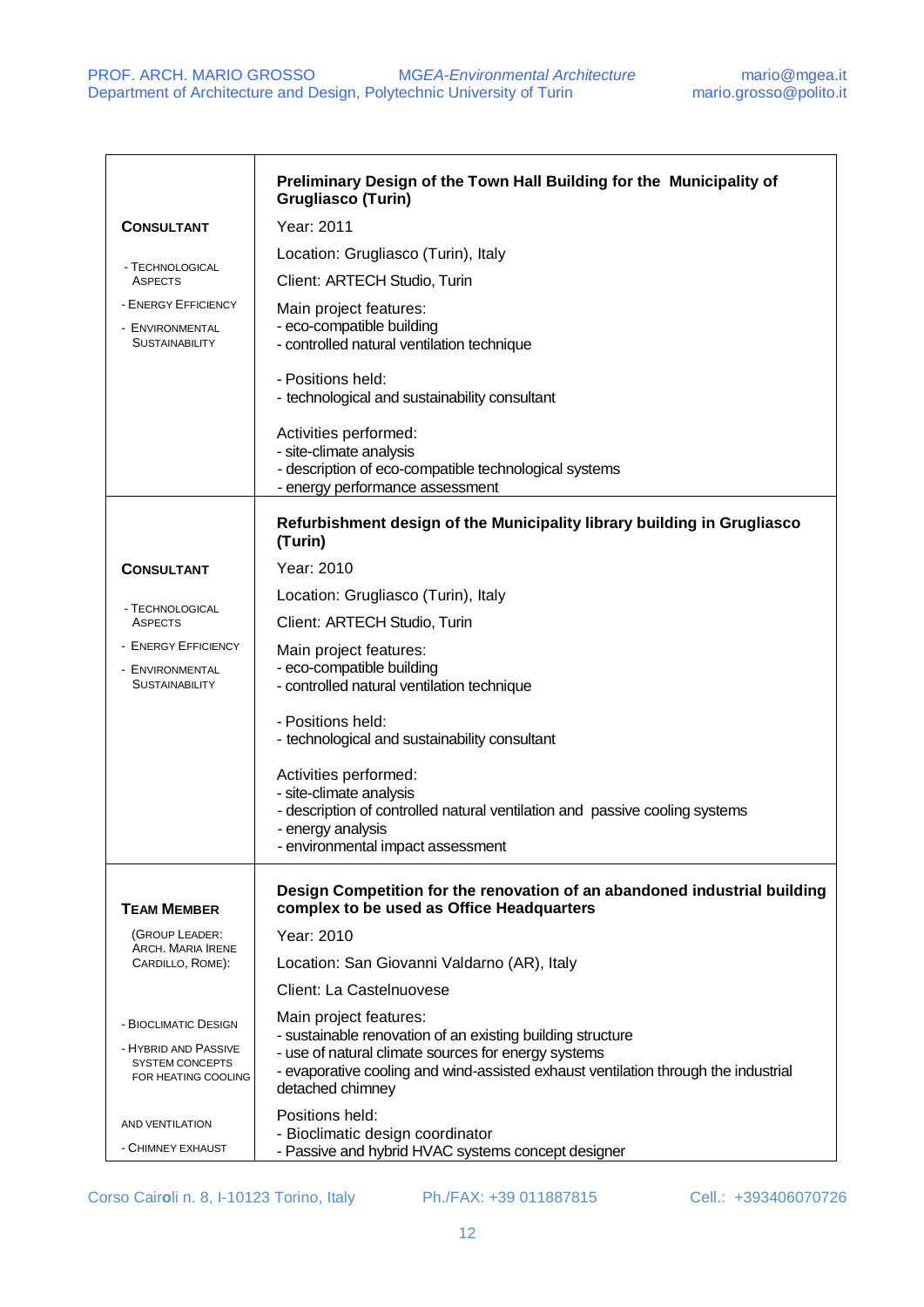| <b>VENTILATION</b>                                                                                                      | Activities performed:<br>- Conceptual design of the hybrid HVAC system with solar air thermal collectors,<br>exhaust stack ventilation through the industrial chimney, and evaporative cooling<br>through downdraft ventilation                         |
|-------------------------------------------------------------------------------------------------------------------------|---------------------------------------------------------------------------------------------------------------------------------------------------------------------------------------------------------------------------------------------------------|
|                                                                                                                         |                                                                                                                                                                                                                                                         |
| <b>TEAM MEMBER</b>                                                                                                      | International Planning and Design Competition for the realisation of a<br><b>Science Centre</b>                                                                                                                                                         |
| (GROUP LEADER:                                                                                                          | Year: 2010                                                                                                                                                                                                                                              |
| ARCH. MARIA IRENE                                                                                                       | Location: Beograd, Serbia                                                                                                                                                                                                                               |
| CARDILLO, ROME):                                                                                                        | Client: Municipality of Beograd                                                                                                                                                                                                                         |
| - BIOCLIMATIC DESIGN                                                                                                    | Main project features:                                                                                                                                                                                                                                  |
| - HYBRID AND PASSIVE<br><b>SYSTEM CONCEPTS</b><br>FOR HEATING COOLING<br>AND VENTILATION                                | - sustainable city-integrated Master Plan<br>- use of natural climate sources for energy systems<br>- natural cross ventilation and exhaust through staircase stacks<br>- solar wall                                                                    |
| - STACK EXHAUST<br><b>VENTILATION</b>                                                                                   | Positions held:<br>- Bioclimatic designer<br>- Passive and hybrid HVAC systems concept designer                                                                                                                                                         |
|                                                                                                                         | Activities performed:<br>- Conceptual design of the hybrid HVAC system with solar wall, cross ventilation and<br>exhaust through stack staircase, heat pumps                                                                                            |
| <b>TEAM MEMBER</b>                                                                                                      | Design and Planning Competition for the realisation of a building complex<br>with mixed uses                                                                                                                                                            |
| (GROUP LEADER:                                                                                                          | Year: 2010                                                                                                                                                                                                                                              |
| ARCH. MARIA IRENE<br>CARDILLO, ROME):                                                                                   | Location: Cabiate (CO), Italy                                                                                                                                                                                                                           |
|                                                                                                                         | Client: Municipality of Cabiate                                                                                                                                                                                                                         |
| - BIOCLIMATIC DESIGN<br>- HYBRID AND PASSIVE<br><b>SYSTEM CONCEPTS</b><br>FOR HEATING COOLING<br><b>AND VENTILATION</b> | Main project features:                                                                                                                                                                                                                                  |
|                                                                                                                         | - sustainable architectural and urban integration of residential, commercial and office<br>uses<br>- use of natural climate sources for energy systems<br>- Controlled natural ventilation and night cooling through stack effect                       |
|                                                                                                                         | Positions held:<br>- Bioclimatic designer<br>- Controlled natural ventilation concept designer                                                                                                                                                          |
|                                                                                                                         | Activities performed:<br>- Conceptual design of the controlled natural ventilation (CNV) systems in various<br>architectural configurations<br>- Assessment of the energy cooling performance of the CNV systems through a<br>dynamics simulation model |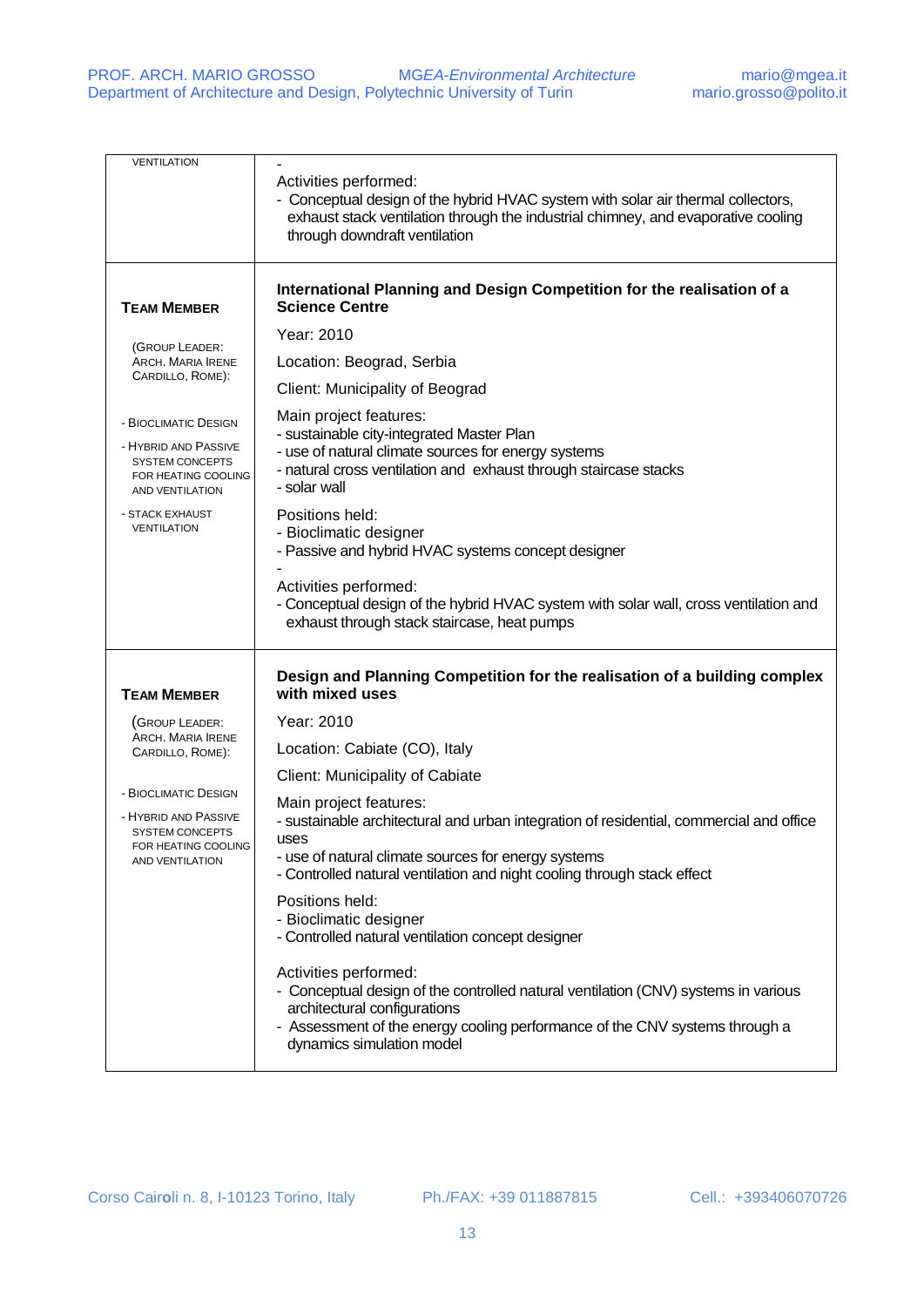| <b>TEAM MEMBER</b>                                                | Concept Competition for the Master Plan of a development urban area in<br>Turin                                                                                                       |
|-------------------------------------------------------------------|---------------------------------------------------------------------------------------------------------------------------------------------------------------------------------------|
| (GROUP LEADER:<br>ARCH. PIETRO DE<br>ROSSI AND ASS.TS,<br>TURIN): | Year: 2010                                                                                                                                                                            |
|                                                                   | Location: Turin Northern area, Italy                                                                                                                                                  |
|                                                                   | Client: Municipality of Turin                                                                                                                                                         |
| - SUSTAINABLE<br><b>STRATEGIC PLANNING</b>                        | Main project features:<br>- sustainable urban development                                                                                                                             |
| - SOLAR ACCESS<br><b>ANALYSIS</b>                                 | - use of climate sources for energy infrastructures<br>- shaping and location of buildings for optimisation of solar(winter) and wind (summer)<br>access                              |
|                                                                   | Positions held:<br>- Sustainable planning coordinator<br>- Solar urban designer                                                                                                       |
|                                                                   | Activities performed:<br>- Solar shading analysis of various urban configurations<br>- Shaping and orientation of building layouts                                                    |
| <b>TEAM MEMBER</b>                                                | Design Competition for the renovation of the central S. Giorgio square in<br><b>Quartucciu (CA)</b>                                                                                   |
| (GROUP LEADER:                                                    | Year: 2010                                                                                                                                                                            |
| ARCH. MARIA IRENE<br>CARDILLO, ROME):                             | Location: Quartucciu (CA), Sardinia, Italy                                                                                                                                            |
|                                                                   | <b>Client: Puddu Group Constructions</b>                                                                                                                                              |
| - SUSTAINABLE DESIGN                                              | Main project features:                                                                                                                                                                |
| - HVAC HYBRID AND                                                 | - surface pavement renovation with use of water<br>- landscape marks conservation                                                                                                     |
| PASSIVE CONCEPT<br><b>DESIGN</b>                                  | - outdoor space organisation for public events<br>- underground spaces for library, conferences, and public meetings<br>- natural stack-wind driven ventilation of underground spaces |
|                                                                   | Positions held:<br>- Bioclimatic designer<br>- Energy systems consultant                                                                                                              |
|                                                                   | Activities performed:<br>- Concept design of the HVAC hybrid and passive integrated systems<br>- Preliminary assessment of the HVAC systems cos                                       |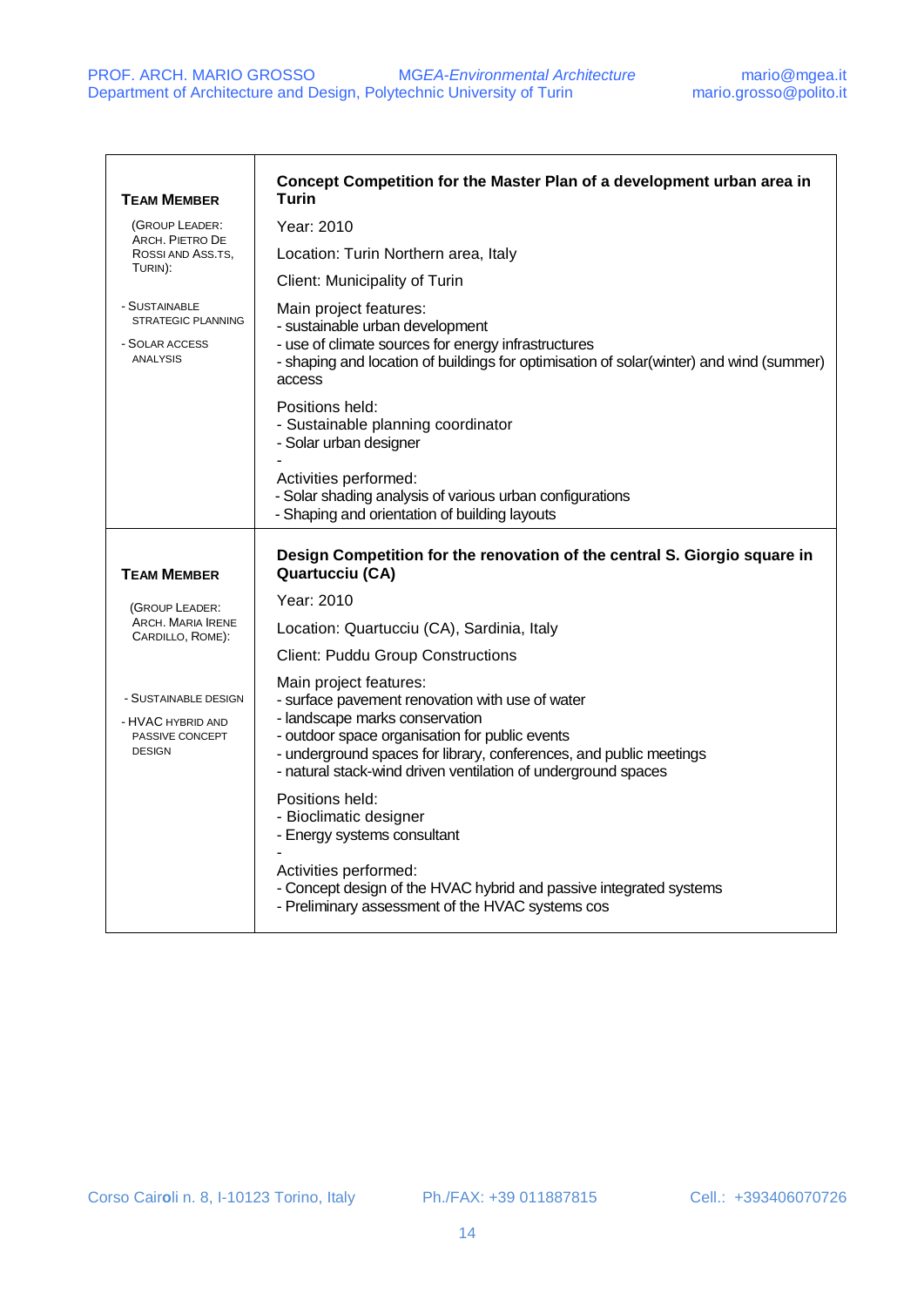| <b>TEAM MEMBER</b>                                    | Design Competition for the sanitation and rehabilitation of a coal mine<br>abandoned area in Sardinia                                                                                                                                                                                                                                                                                                                                                            |
|-------------------------------------------------------|------------------------------------------------------------------------------------------------------------------------------------------------------------------------------------------------------------------------------------------------------------------------------------------------------------------------------------------------------------------------------------------------------------------------------------------------------------------|
| (GROUP LEADER:                                        | Year: 2009                                                                                                                                                                                                                                                                                                                                                                                                                                                       |
| ARCH. MARIA IRENE<br>CARDILLO, ROME):                 | Location: Carbonia (CA), Sardinia, Italy                                                                                                                                                                                                                                                                                                                                                                                                                         |
| - SUSTAINABLE DESIGN                                  | Client: Rotary Club, Cagliari                                                                                                                                                                                                                                                                                                                                                                                                                                    |
| - HVAC HYBRID AND<br>PASSIVE CONCEPT<br><b>DESIGN</b> | Main project features:<br>- rehabilitation programme for the transformation of the area into an Ecopark<br>- landscape design using locally growing plants<br>- provision of greenhouse structures for growing and preservation of endangered<br>vegetable species<br>- provision of accommodation, leisure, and sport facilities<br>- HVAC hybrid systems integrated with natural stack-wind driven ventilation                                                 |
|                                                       | Positions held:<br>- Bioclimatic designer<br>- Energy systems consultant                                                                                                                                                                                                                                                                                                                                                                                         |
|                                                       | Activities performed:<br>- Climate site analyses for wind access<br>- Energy optimisation of buildings layout and orientation<br>- Concept design of the HVAC hybrid and passive integrated systems<br>- Preliminary assessment of the HVAC systems costs                                                                                                                                                                                                        |
| <b>CONSULTANT:</b>                                    | Energy assessment of the glazing facades renovation of the Bracco<br><b>Pharmaceutical Industries Headquarter</b>                                                                                                                                                                                                                                                                                                                                                |
|                                                       | Year: 2009                                                                                                                                                                                                                                                                                                                                                                                                                                                       |
| - ENERGY DNAMICS<br><b>SIMULATION</b>                 | Location: Milan, Italy                                                                                                                                                                                                                                                                                                                                                                                                                                           |
| - CFD SIMULATION                                      | Client: General Planning Engineering, Milan                                                                                                                                                                                                                                                                                                                                                                                                                      |
| - TECHNOLOGIES<br><b>ASSESSMENT</b>                   | Main project features:<br>- Comparison amid different configurations of the double glazing facades<br>- Energy performance (winter/summer) of the naturally ventilated double glazing<br>envelop<br>- CFD simulation of the airflow through the envelope cavity in different vents<br>configurations<br>- Solar control for overheating risk avoidance<br>- Windows technologies performance assessment                                                          |
|                                                       | Positions held:<br>- Consultancy Staff Leader<br>- Energy Efficiency Analyst<br>- Technology Supervisor                                                                                                                                                                                                                                                                                                                                                          |
|                                                       | Activities performed:<br>- Technological comparative analysis of glazing add-on pre-fabricated facades<br>- CFD simulation of inner airflow through the double glazed facade air cavity<br>- Energy Dynamics Simulation of the double glazed envelop in winter and summer<br>conditions<br>- Technologies Performance Assessment<br>- Leading of discussion with service engineering and architectural designers to reach<br>the optimal technological solutions |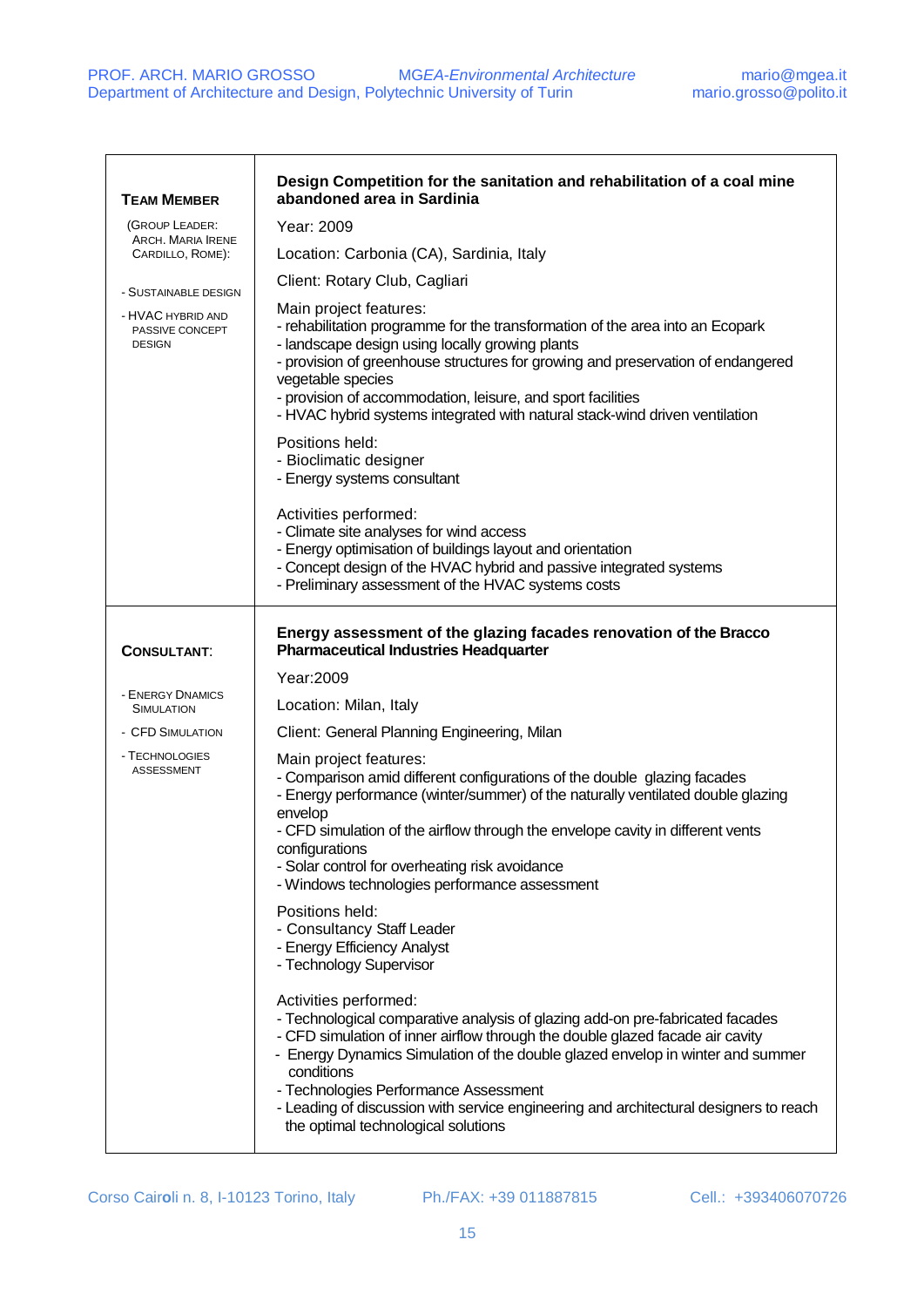| <b>CONSULTANT:</b>                                                                                                                                                                                                                      | Preliminary Design of the new Office Headquarter of Martini& Rossi Industries<br>Year: 2009                                                                                                                                                                                                                                                                                                                                                                                                                                                                                                                                                                                                                                                                                                                                                |
|-----------------------------------------------------------------------------------------------------------------------------------------------------------------------------------------------------------------------------------------|--------------------------------------------------------------------------------------------------------------------------------------------------------------------------------------------------------------------------------------------------------------------------------------------------------------------------------------------------------------------------------------------------------------------------------------------------------------------------------------------------------------------------------------------------------------------------------------------------------------------------------------------------------------------------------------------------------------------------------------------------------------------------------------------------------------------------------------------|
| - ENERGY DYNAMICS<br><b>SIMULATION</b><br>- BIOCLIMATIC DESIGN:<br>SOLAR CONTROL,<br><b>GLAZING, GROUND</b><br>COOLING, NIGHT<br><b>VENTILATION</b><br>- TECHNOLOGIES<br><b>ASSESSMENT</b><br>- COST EFFECTIVENESS<br><b>ASSESSMENT</b> | Location: Pessinetto (TO), Italy<br>Client: MG3 Projects Associated Office, Turin<br>Main project features:<br>- energy efficient design<br>- low environmental impact of the construction type (light dry-assembled prefabricated<br>system)<br>- dynamic solar control through building shape and orientation, and window shading<br>- high performance glazing facades<br>- HVAC integration with hybrid systems assisted by micro-cogeneration and ground<br>heat-exchange<br>- night cooling through nat.I ventilation<br>Positions held:<br>- Environmental and Energy Consultant as a support for the Architectural and<br><b>Services Designers</b><br>- Energy Efficiency Analyst<br>- Technology performance assessor<br>Activities performed:<br>- Strategic System Design comparative analysis<br>- Energy Dynamics Simulation |
|                                                                                                                                                                                                                                         | - Technologies Performance Assessment<br>- Coordination between architectural and system design (integrated design)<br>- Parametrical assessment of various envelop/systems configurations for cost-<br>effectiveness evaluation                                                                                                                                                                                                                                                                                                                                                                                                                                                                                                                                                                                                           |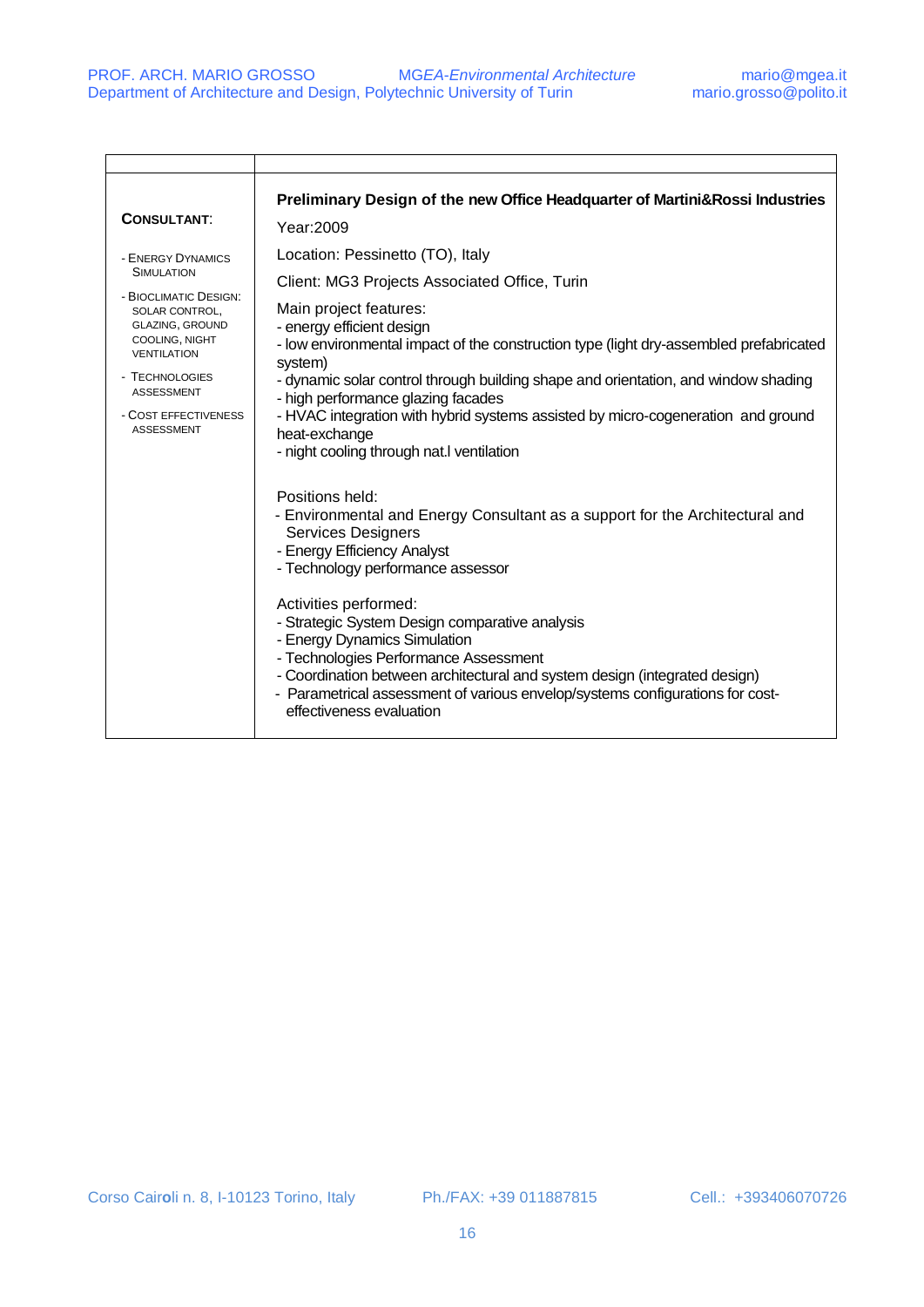| <b>TEAM MEMBER</b><br>(GROUP LEADER:<br>ARCH. PIETRO DE<br>ROSSI AND ASS.TS.<br>TURIN):<br>- SUSTAINABLE DESIGN<br>- ENERGY ANALYSIS<br>- TECHNOLOGICAL<br><b>ASSESSMENT</b> | Design Competition for the realisation of a multi-functional centre<br>Year: 2009<br>Location: Parma, Italy<br>Client: Province of Parma<br>Main project features:<br>- design of outdoor and indoor spaces for thermal and visual comfort fulfilment<br>- use of climate sources for energy systems<br>- HVAC hybrid and passive system integration<br>- solar electricity production (PV)<br>Positions held:<br>- Bioclimatic designer<br>- Energy systems consultant<br>Activities performed:<br>- Concept design of hybrid and passive systems for HVAC and electricity production<br>- Technological assessment of design choices                   |
|------------------------------------------------------------------------------------------------------------------------------------------------------------------------------|----------------------------------------------------------------------------------------------------------------------------------------------------------------------------------------------------------------------------------------------------------------------------------------------------------------------------------------------------------------------------------------------------------------------------------------------------------------------------------------------------------------------------------------------------------------------------------------------------------------------------------------------------------|
| <b>TEAM MEMBER</b><br>(GROUP LEADER:<br>ARCH. PIETRO DE<br>ROSSI AND ASS.TS,<br>TURIN):<br>- SUSTAINABLE DESIGN<br>- ENERGY ANALYSIS<br>- TECHNOLOGICAL<br>ASSESSMENT        | Design Competition for the realisation of a multi-functional centre<br>Year: 2008<br>Location: Samarate (VA), Italy<br>Client: Municipality of Samarate<br>Main project features:<br>- design of outdoor and indoor spaces for thermal and visual comfort fulfilment<br>- use of climate sources for energy systems<br>- HVAC hybrid and passive system integration<br>- solar electricity production (PV)<br>Positions held:<br>- Bioclimatic designer<br>- Energy systems consultant<br>Activities performed:<br>- Concept design of hybrid and passive systems for HVAC and electricity<br>production<br>- Technological assessment of design choices |
| <b>TEAM MEMBER</b>                                                                                                                                                           | International Design Competition for the enlargement of the Ethnographic<br><b>Museum in Geneva</b><br>Year: 2008                                                                                                                                                                                                                                                                                                                                                                                                                                                                                                                                        |
| (GROUP LEADER:<br><b>ARCH. ENRICO CURTI</b><br>AND ASS.TS, LECCO):                                                                                                           | Location: Geneva, Swisse<br>Client: Ethnographic Museum of Geneva<br>Main project features:                                                                                                                                                                                                                                                                                                                                                                                                                                                                                                                                                              |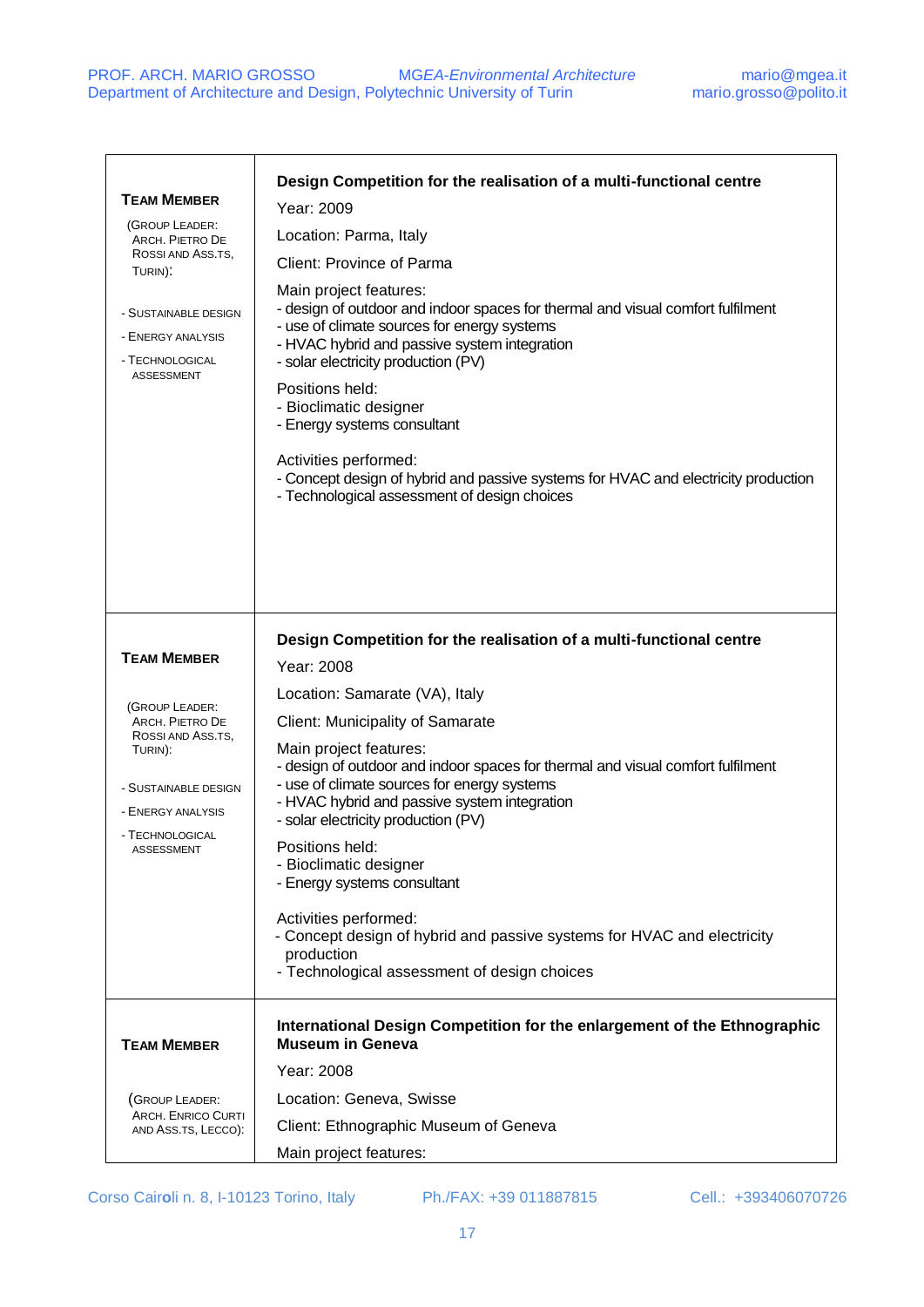| - SUSTAINABLE DESIGN<br>- ENERGY ANALYSIS<br>- TECHNOLOGICAL<br><b>ASSESSMENT</b>                                                                                                   | - sustainable integration of the existing structure with new architecture<br>- HVAC hybrid and passive system integration<br>- solar electricity production (PV)<br>Positions held:<br>- Bioclimatic designer<br>- Energy systems consultant<br>Activities performed:<br>- Concept design of hybrid and passive systems for HVAC and electricity production<br>- Technological assessment of design choices |
|-------------------------------------------------------------------------------------------------------------------------------------------------------------------------------------|-------------------------------------------------------------------------------------------------------------------------------------------------------------------------------------------------------------------------------------------------------------------------------------------------------------------------------------------------------------------------------------------------------------|
| <b>CONSULTANT:</b>                                                                                                                                                                  | Design Development of the Junior High School Building "L. Orsini"                                                                                                                                                                                                                                                                                                                                           |
|                                                                                                                                                                                     | Year:2005-2007                                                                                                                                                                                                                                                                                                                                                                                              |
| - ENERGY DYNAMICS                                                                                                                                                                   | Location: Imola (BO), Italy                                                                                                                                                                                                                                                                                                                                                                                 |
| <b>SIMULATION</b>                                                                                                                                                                   | Client: Municipality of Imola                                                                                                                                                                                                                                                                                                                                                                               |
| - BIOCLIMATIC DESIGN:<br>SOLAR CONTROL,<br><b>GLAZING THERMAL</b><br>SOLAR, GROUND<br>COOLING, NIGHT<br><b>VENTILATION</b><br>- TECHNOLOGIES<br><b>ASSESSMENT</b><br>- CFD ANALYSIS | Main project features:<br>- energy efficient design<br>- dynamic solar control through window shading<br>- high performance windows<br>- modular mechanical ventilation (MV)<br>- MV assisted by SolarWall (winter) and ground heat-exchange (all year)<br>- night cooling through nat.I ventilation                                                                                                        |
|                                                                                                                                                                                     | Positions held:<br>- Consultancy Staff Leader<br>- Energy Efficiency Analyst<br>- Technology Supervisor                                                                                                                                                                                                                                                                                                     |
|                                                                                                                                                                                     | Activities performed:<br>- Strategic System Design supervision<br>- Energy Dynamics Simulation<br>- Technologies Performance Assessment<br>- Coordination between architectural and system design (integrated design)                                                                                                                                                                                       |
| <b>TEAM MEMBER</b>                                                                                                                                                                  | Design Competition for the realisation of a urban waste collection and<br>recovery facility                                                                                                                                                                                                                                                                                                                 |
| (GROUP LEADER:                                                                                                                                                                      | Year: 2006                                                                                                                                                                                                                                                                                                                                                                                                  |
| ARCH. BENEDETTO<br><b>CAMERANA AND</b>                                                                                                                                              | Location: Turin, Italy                                                                                                                                                                                                                                                                                                                                                                                      |
| ASS.TS, TURIN):                                                                                                                                                                     | Client: AMIAT - Environmental Hygiene Agency of Turin                                                                                                                                                                                                                                                                                                                                                       |
| - SUSTAINABLE DESIGN<br>- ENERGY ANALYSIS<br>- TECHNOLOGICAL<br><b>ASSESSMENT</b>                                                                                                   | Main project features:<br>- sustainable construction type through light metal dry-assembled elements<br>- HVAC hybrid and passive system integration<br>- solar electricity production (PV)                                                                                                                                                                                                                 |
|                                                                                                                                                                                     | Positions held:<br>- Bioclimatic designer<br>- Energy systems consultant                                                                                                                                                                                                                                                                                                                                    |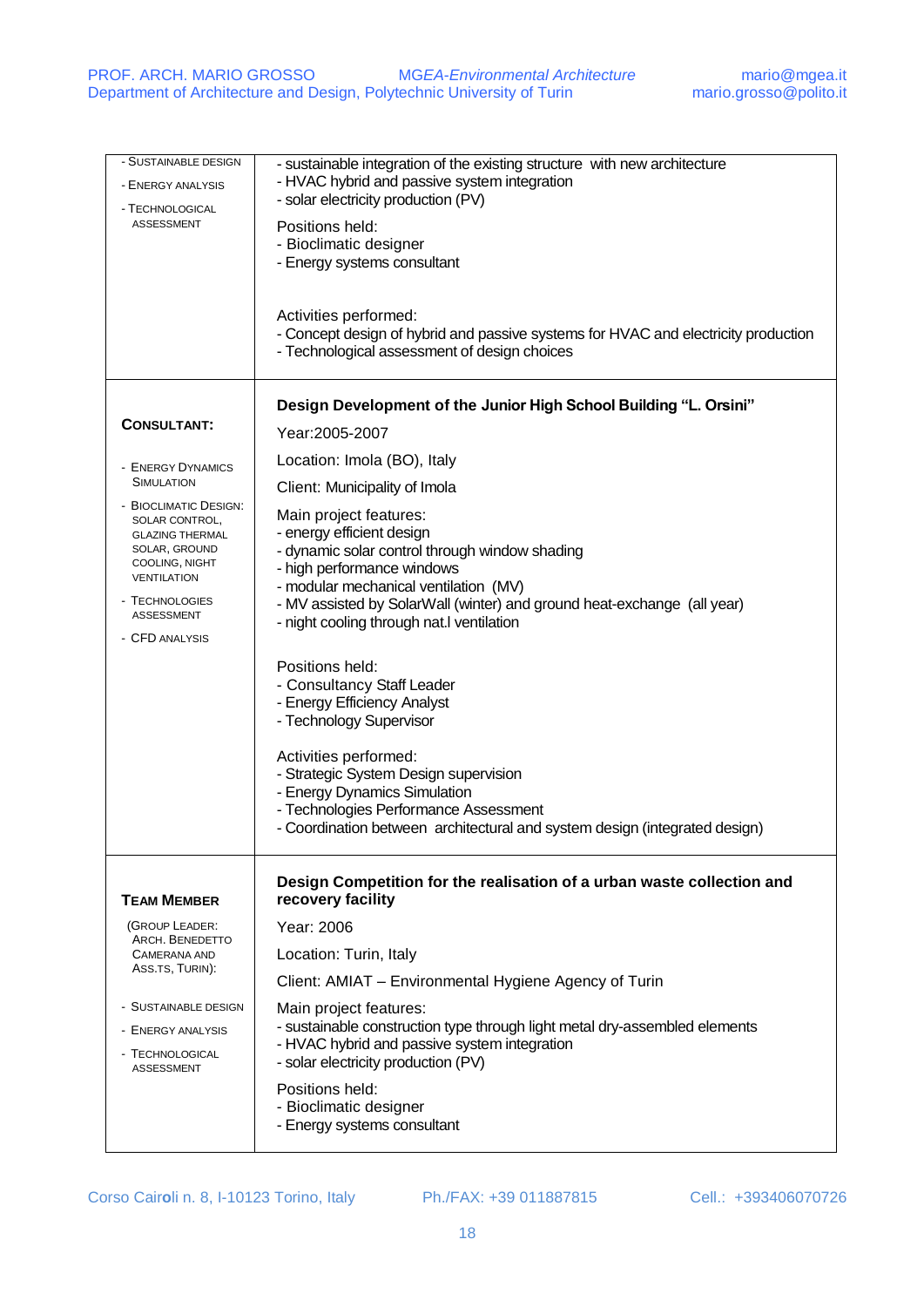| Activities performed:<br>- Solar shading analysis for envelop energy optimisation<br>- Concept design of hybrid and passive systems for HVAC and electricity production<br>- Technological assessment of design choices |
|-------------------------------------------------------------------------------------------------------------------------------------------------------------------------------------------------------------------------|
|                                                                                                                                                                                                                         |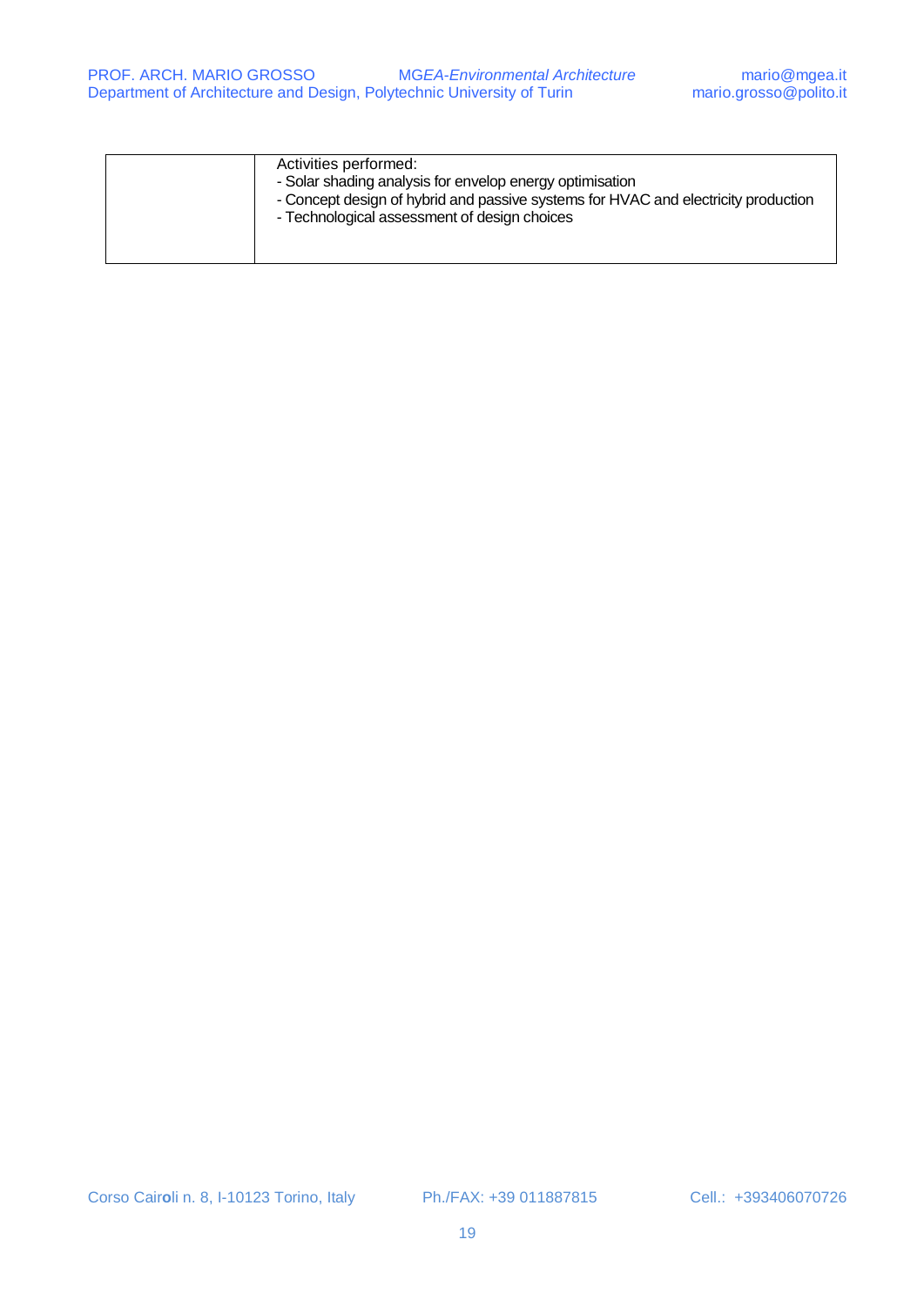| <b>CONSULTANT:</b><br>- BIOCLIMATIC DESIGN:<br>SOLAR CONTROL,<br><b>GLAZING THERMAL,</b><br>NIGHT VENTILATION<br>- AIR SOLAR SYSTEM<br>- WATER SOLAR SYSTEM                                                                              | Design Development of the Nursery School "A. Frank"<br>Year: 2006<br>Location: Nichelino (TO), Italy<br>Client: Municipality of Nichelino<br>Main project features:<br>- energy efficient design<br>- high performance windows<br>- sun space design<br>- solar systems for pre-heating ventilation air<br>- solar panels for DHW<br>Positions held:<br>- Consultant<br>- Technology Supervisor<br>Activities performed:<br>- bioclimatic conceptual design<br>- system design supervision<br>- technologies performance assessment                                                                                                                                                                                                                                      |
|------------------------------------------------------------------------------------------------------------------------------------------------------------------------------------------------------------------------------------------|--------------------------------------------------------------------------------------------------------------------------------------------------------------------------------------------------------------------------------------------------------------------------------------------------------------------------------------------------------------------------------------------------------------------------------------------------------------------------------------------------------------------------------------------------------------------------------------------------------------------------------------------------------------------------------------------------------------------------------------------------------------------------|
| <b>CONSULTANT:</b><br>- ENERGY DNAMICS<br><b>SIMULATION</b><br>- BIOCLIMATIC DESIGN:<br>THERMALSOLAR,<br>GROUND COOLING,<br><b>NIGHT VENTILATION</b><br>- COST EFFECTIVENESS<br><b>EVALUATION</b><br>- TECHNOLOGIES<br><b>ASSESSMENT</b> | Design of the Consalud (Health Insurance) Headquarter<br>Year: 1998<br>Location: Santiago, Chile<br>Client: May y Soler, Santiago, Chile<br>Main project features:<br>- energy efficient design<br>- high performance windows<br>- building/HVAC system integration<br>- all-air HVAC with air solar thermal collector, ground cooling, and night cooling<br>through nat.I ventilation<br>- steel pillars' cavities as main vertical ducts<br>Positions held:<br>- Consultancy Staff Leader<br>- Energy Efficiency Analyst<br>- Technology Supervisor<br>Activities performed:<br>- Feasibility Study of the Bioclimatic Program<br>- Schematic Bioclimatic Design<br>- Energy Dynamics Simulation<br>- Technologies Performance Assessment<br>- Payback time assessment |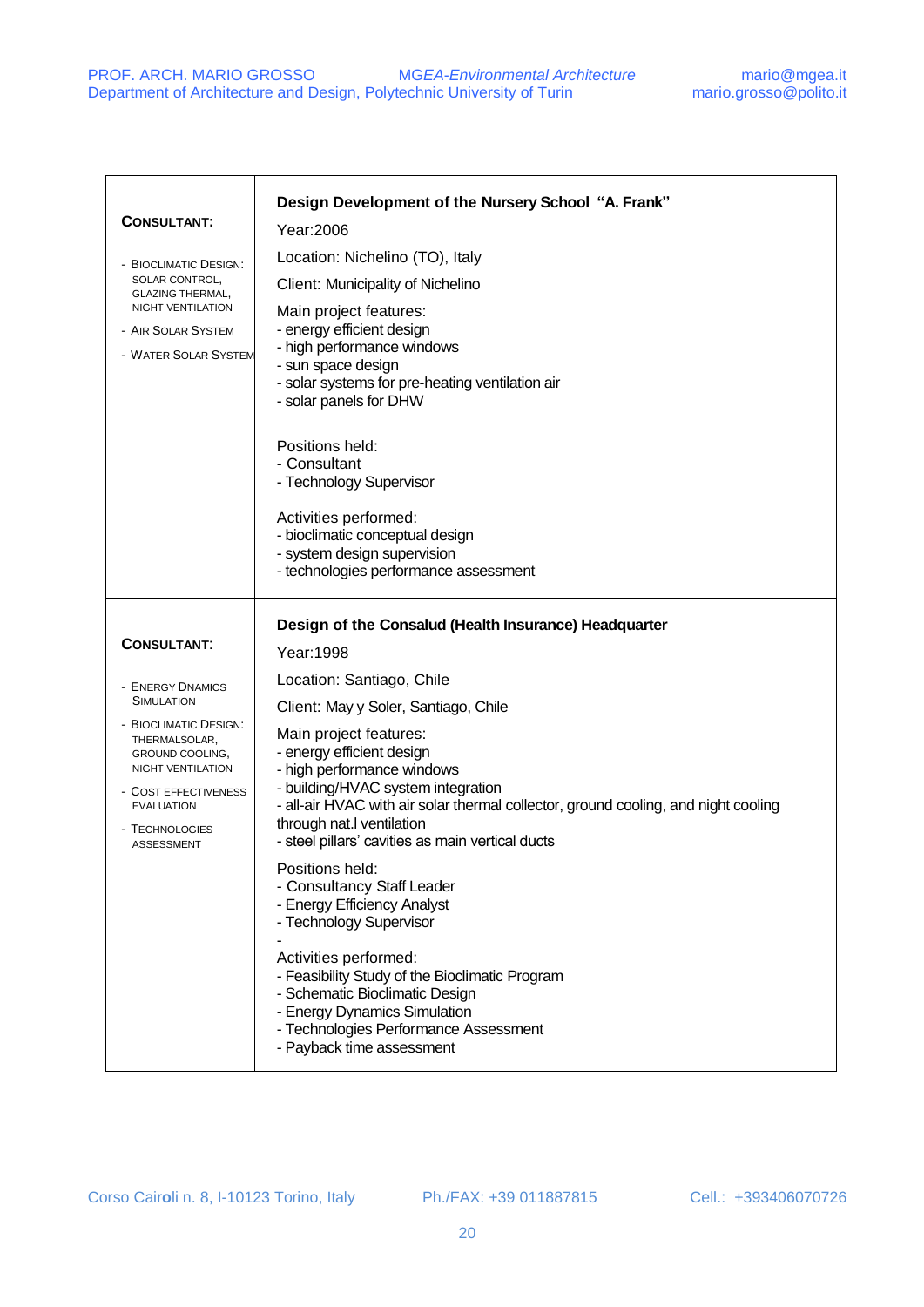| <b>CONSULTANT:</b><br>- DAYLIGHTINGL DESIGN | <b>Energy Efficiency in California Detention Facilities</b><br>Year: 1992<br>Location: San Francisco, CA, USA<br>Client: California Energy Commission, CA, USA<br>Main project features:<br>- Low-energy detention facilities<br>- Daylight-activated controls on lighting system<br>Positions held:<br>- Energy analyst<br>Activities performed:<br>- energy consumption analysis<br>- simulation of skylights' performance |
|---------------------------------------------|------------------------------------------------------------------------------------------------------------------------------------------------------------------------------------------------------------------------------------------------------------------------------------------------------------------------------------------------------------------------------------------------------------------------------|
| <b>CONSULTANT:</b><br>- BIOCLIMATIC DESIGN  | Design of a rammed earth building<br>Year: 1991<br>Location: Berkeley, CA, USA                                                                                                                                                                                                                                                                                                                                               |
|                                             | Client: Daniel Lieberman Arch. and Ass.ts, CA, USA<br>Main project features:<br>- Construction with high thermal mass using rammed (compressed) earth walls<br>- Optimised energy performance for hot-dry climate<br>Positions held:<br>- Bioclimatic designer<br>Activities performed:<br>- schematic design of the building<br>- performance energy assessment                                                             |

## **OTHER SCIENTIFIC AND INSTITUTIONAL ACTIVITIES**

**Member** of the Panel of Experts by the European Commission, for the New Medina Project, held in Cairo and New Fayoum City, Egypt, at the HBRC (Housing & Building National Research Center), from September 24 to 27, 2012.

**Member** of the Scientific Council, Turin Polytechnic's Quality Centre, 2008-.

**Member** of the Coordination Committee, Inter-department Centre for Environmental Quality Evaluation in Buildings, Polytechnic University of Turin, University of Reggio Calabria, 2008-.

**Member** of the Directors Committee, Inter-university Centre for Sustainable Building Design, among 8 Universities in Italy, 2007-.

#### **Independent expert for the European Commission** within the following programmes:

V Framework Programme – Sub-programme Environment "Energy and Sustainable Development" – "Energie", key action "Renewable Energy for Sustainable Communities" (April, 2001);

V Framework Programme – Sub-programme "Environment, Energy, and Sustainable Development" – "Energie", key action "Eco-buildings" (February, 2002);